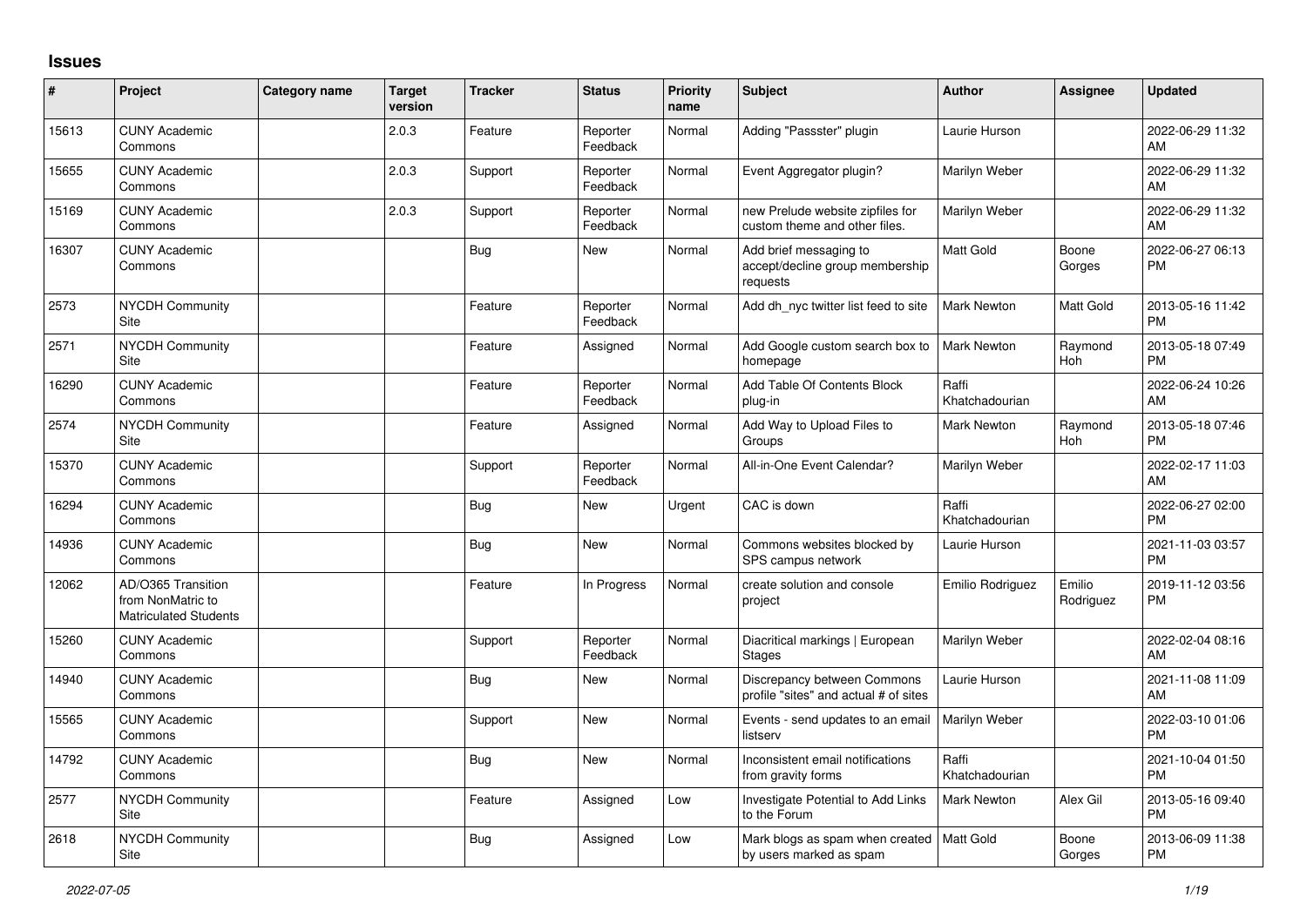| #     | Project                               | <b>Category name</b> | <b>Target</b><br>version | <b>Tracker</b> | <b>Status</b>        | <b>Priority</b><br>name | <b>Subject</b>                                                                             | <b>Author</b>        | <b>Assignee</b>   | <b>Updated</b>                |
|-------|---------------------------------------|----------------------|--------------------------|----------------|----------------------|-------------------------|--------------------------------------------------------------------------------------------|----------------------|-------------------|-------------------------------|
| 15757 | <b>CUNY Academic</b><br>Commons       |                      |                          | Bug            | New                  | Normal                  | Members # do not match                                                                     | Laurie Hurson        |                   | 2022-03-30 04:52<br><b>PM</b> |
| 8992  | <b>NYCDH Community</b><br><b>Site</b> |                      |                          | <b>Bug</b>     | Assigned             | Normal                  | Multiple RBE error reports                                                                 | <b>Matt Gold</b>     | Raymond<br>Hoh    | 2017-12-11 05:43<br><b>PM</b> |
| 11968 | JustPublics@365<br>MediaCamp          |                      |                          | Feature        | <b>New</b>           | Normal                  | Nanoscience Retractable Display<br>Unit                                                    | Donald Cherry        | Bonnie<br>Eissner | 2021-02-19 08:50<br>AM        |
| 15045 | <b>CUNY Academic</b><br>Commons       |                      |                          | Support        | New                  | Normal                  | no result for KCeL in the search<br>box on the commons                                     | Marilyn Weber        |                   | 2021-12-10 11:29<br>AM        |
| 15685 | <b>CUNY Academic</b><br>Commons       |                      |                          | Support        | <b>New</b>           | High                    | problem with chrome?                                                                       | Marilyn Weber        |                   | 2022-04-25 03:40<br><b>PM</b> |
| 16110 | <b>CUNY Academic</b><br>Commons       |                      |                          | Support        | Reporter<br>Feedback | Normal                  | remove Creative Commons<br>license from pages?                                             | Marilyn Weber        | Raymond<br>Hoh    | 2022-05-17 06:11<br><b>PM</b> |
| 16099 | <b>CUNY Academic</b><br>Commons       |                      |                          | Support        | Reporter<br>Feedback | Normal                  | request for Newsletter Glue                                                                | Marilyn Weber        |                   | 2022-05-13 12:14<br><b>PM</b> |
| 2576  | <b>NYCDH Community</b><br>Site        |                      |                          | <b>Bug</b>     | Hold                 | Low                     | Test Next Button in Javascript<br><b>Tutorial Under Activities</b>                         | <b>Mark Newton</b>   | Alex Gil          | 2013-05-18 02:55<br><b>PM</b> |
| 16318 | <b>CUNY Academic</b><br>Commons       |                      |                          | Bug            | <b>New</b>           | Normal                  | Unable to Access block editor or<br>embed YouTube videos in new<br>pages, in one site only | <b>Syelle Graves</b> |                   | 2022-07-01 06:53<br><b>PM</b> |
| 14784 | <b>CUNY Academic</b><br>Commons       |                      |                          | Support        | Reporter<br>Feedback | Normal                  | User report of logo problem when<br>using Customizer theme                                 | Marilyn Weber        |                   | 2021-09-17 10:25<br>AM        |
| 15883 | <b>CUNY Academic</b><br>Commons       |                      | 2.1.0                    | Feature        | <b>New</b>           | Normal                  | Release BPGES update                                                                       | Boone Gorges         | Boone<br>Gorges   | 2022-05-26 10:39<br>AM        |
| 9207  | <b>CUNY Academic</b><br>Commons       |                      | Future<br>release        | Support        | Reporter<br>Feedback | Normal                  | display dashboards made in<br>Tableau?                                                     | Marilyn Weber        | Boone<br>Gorges   | 2018-04-10 10:42<br>AM        |
| 16092 | <b>CUNY Academic</b><br>Commons       |                      | Future<br>release        | Feature        | Hold                 | Normal                  | Don't show main site in Site<br>search results                                             | Boone Gorges         | Boone<br>Gorges   | 2022-05-17 03:12<br><b>PM</b> |
| 11131 | <b>CUNY Academic</b><br>Commons       |                      | Future<br>release        | Feature        | Reporter<br>Feedback | Normal                  | <b>Image Annotation Plugins</b>                                                            | Laurie Hurson        |                   | 2019-02-26 11:33<br>AM        |
| 11392 | <b>CUNY Academic</b><br>Commons       |                      | Future<br>release        | Bug            | New                  | Normal                  | Migrate users away from<br><b>StatPress</b>                                                | Boone Gorges         |                   | 2019-04-23 03:53<br><b>PM</b> |
| 10368 | <b>CUNY Academic</b><br>Commons       |                      | Future<br>release        | Feature        | Assigned             | Normal                  | Use ORCID data to populate<br>academic profile page                                        | Stephen Francoeur    | Boone<br>Gorges   | 2018-09-25 01:53<br><b>PM</b> |
| 12352 | <b>CUNY Academic</b><br>Commons       |                      | Not tracked              | Support        | <b>New</b>           | Normal                  | "posts list" page builder block<br>option                                                  | Marilyn Weber        |                   | 2020-02-03 01:29<br><b>PM</b> |
| 11848 | <b>CUNY Academic</b><br>Commons       |                      | Not tracked              | Support        | Hold                 | Normal                  | a Dean of Faculty wants to share<br>a large file                                           | Marilyn Weber        |                   | 2019-09-24 08:44<br>AM        |
| 13034 | <b>CUNY Academic</b><br>Commons       |                      | Not tracked              | Support        | Reporter<br>Feedback | Normal                  | a site is asking people to join the<br>Commons to get a download                           | Marilyn Weber        |                   | 2020-07-12 07:23<br>AM        |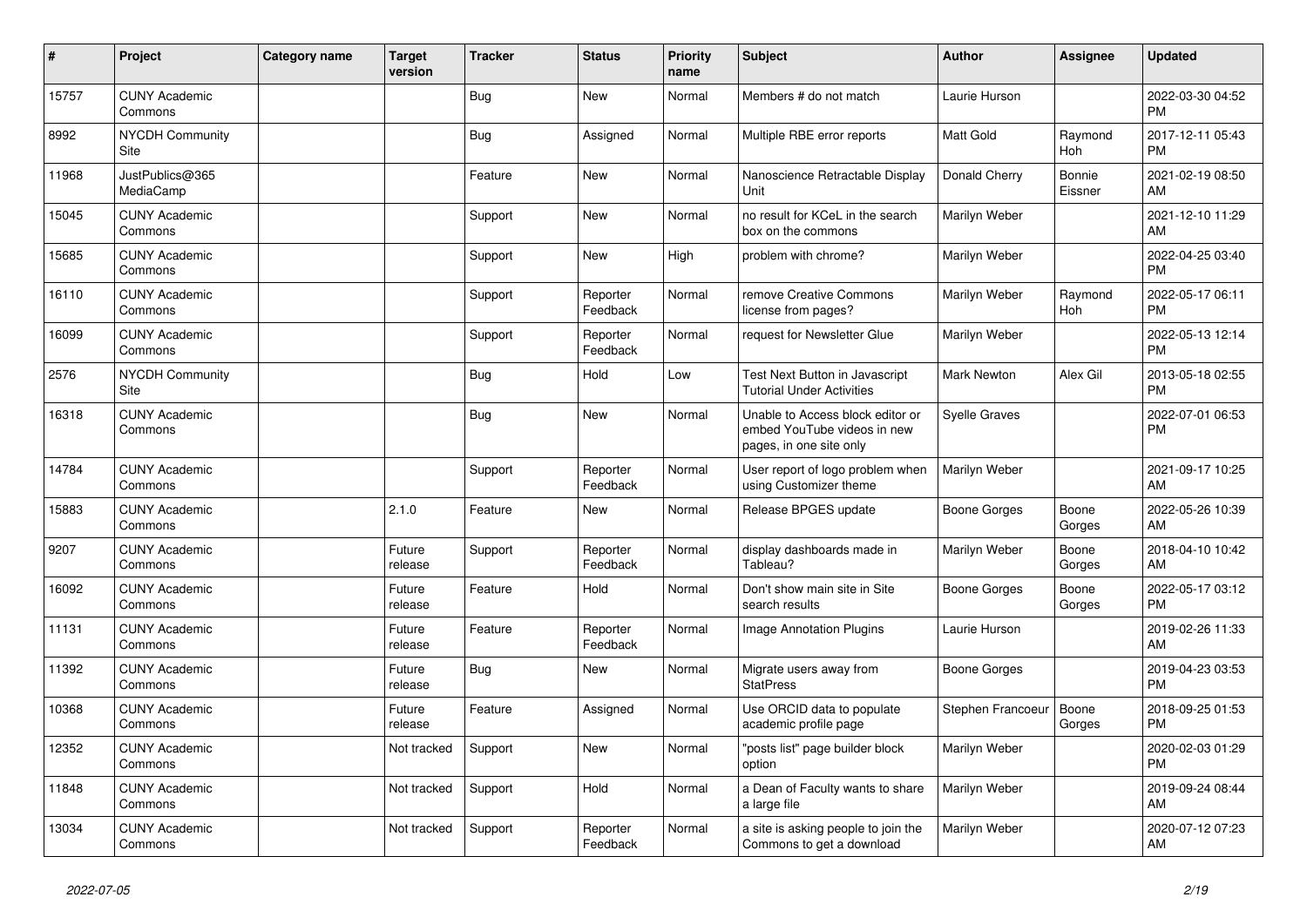| ∦     | Project                         | Category name | <b>Target</b><br>version | <b>Tracker</b> | <b>Status</b>        | <b>Priority</b><br>name | <b>Subject</b>                                                                        | <b>Author</b>       | <b>Assignee</b>     | <b>Updated</b>                |
|-------|---------------------------------|---------------|--------------------------|----------------|----------------------|-------------------------|---------------------------------------------------------------------------------------|---------------------|---------------------|-------------------------------|
| 13255 | <b>CUNY Academic</b><br>Commons |               | Not tracked              | Support        | Reporter<br>Feedback | Normal                  | Accessibility problems                                                                | Marilyn Weber       |                     | 2020-09-01 05:48<br><b>PM</b> |
| 14504 | <b>CUNY Academic</b><br>Commons |               | Not tracked              | Publicity      | Reporter<br>Feedback | Normal                  | Adding showcases to home page<br>menu                                                 | Laurie Hurson       | Boone<br>Gorges     | 2022-01-19 03:26<br><b>PM</b> |
| 11393 | <b>CUNY Academic</b><br>Commons |               | Not tracked              | Publicity      | <b>New</b>           | Normal                  | After 1.15 release, ceate a hero<br>slide and post about adding a site<br>to a group  | scott voth          | Patrick<br>Sweeney  | 2019-05-14 10:32<br>AM        |
| 15176 | <b>CUNY Academic</b><br>Commons |               | Not tracked              | Support        | Reporter<br>Feedback | Normal                  | Archiving Q Writing & Old<br>Wordpress Sites on the Commons                           | Laurie Hurson       |                     | 2022-02-08 10:28<br>AM        |
| 11787 | <b>CUNY Academic</b><br>Commons |               | Not tracked              | Support        | Reporter<br>Feedback | Normal                  | automated comments notifications<br>on ZenDesk                                        | Marilyn Weber       |                     | 2019-08-26 06:18<br><b>PM</b> |
| 15923 | <b>CUNY Academic</b><br>Commons |               | Not tracked              | Feature        | Reporter<br>Feedback | Normal                  | <b>Bellows Plugin Adjustments</b>                                                     | Laurie Hurson       |                     | 2022-04-20 10:10<br>AM        |
| 12911 | <b>CUNY Academic</b><br>Commons |               | Not tracked              | Feature        | <b>New</b>           | Normal                  | Block access to xmlrpc.php based<br>on User-Agent                                     | <b>Boone Gorges</b> | Boone<br>Gorges     | 2020-06-09 05:12<br><b>PM</b> |
| 10657 | <b>CUNY Academic</b><br>Commons |               | Not tracked              | Support        | Reporter<br>Feedback | Normal                  | child theme problems                                                                  | Marilyn Weber       |                     | 2018-11-08 01:19<br><b>PM</b> |
| 11519 | <b>CUNY Academic</b><br>Commons |               | Not tracked              | Support        | Assigned             | Normal                  | comment option not appearing                                                          | Marilyn Weber       |                     | 2019-09-24 10:28<br>AM        |
| 11149 | <b>CUNY Academic</b><br>Commons |               | Not tracked              | Support        | Reporter<br>Feedback | Normal                  | comments getting blocked                                                              | Marilyn Weber       | Raymond<br>Hoh      | 2019-03-26 11:40<br>AM        |
| 14394 | <b>CUNY Academic</b><br>Commons |               | Not tracked              | Feature        | New                  | Normal                  | Commons News Site - redesign                                                          | scott voth          | scott voth          | 2021-09-14 10:46<br>AM        |
| 13949 | <b>CUNY Academic</b><br>Commons |               | Not tracked              | Bug            | <b>New</b>           | Normal                  | Continued debugging of runaway<br>MySQL connections                                   | <b>Matt Gold</b>    | Boone<br>Gorges     | 2021-09-14 10:42<br>AM        |
| 8837  | <b>CUNY Academic</b><br>Commons |               | Not tracked              | Feature        | Assigned             | Normal                  | Create a form to request info from<br>people requesting premium<br>themes and plugins | <b>Matt Gold</b>    | Marilyn<br>Weber    | 2017-11-14 03:35<br><b>PM</b> |
| 6665  | <b>CUNY Academic</b><br>Commons |               | Not tracked              | Publicity      | New                  | Normal                  | Dead Link in 1.10 announcement<br>post                                                | Paige Dupont        | Stephen Real        | 2016-12-01 03:11<br><b>PM</b> |
| 11509 | <b>CUNY Academic</b><br>Commons |               | Not tracked              | Support        | Reporter<br>Feedback | Normal                  | deleted Page causing a Menu<br>problem?                                               | Marilyn Weber       |                     | 2019-06-04 09:54<br>AM        |
| 12198 | <b>CUNY Academic</b><br>Commons |               | Not tracked              | <b>Bug</b>     | Reporter<br>Feedback | Normal                  | Duplicate listing in My Sites                                                         | <b>Tom Harbison</b> |                     | 2019-12-09 05:50<br><b>PM</b> |
| 14398 | <b>CUNY Academic</b><br>Commons |               | Not tracked              | Support        | Reporter<br>Feedback | Normal                  | Events plug-in notification problem                                                   | Marilyn Weber       |                     | 2021-05-11 11:21<br>AM        |
| 4235  | <b>CUNY Academic</b><br>Commons |               | Not tracked              | Design/UX      | Assigned             | Normal                  | Explore user experience around<br>comments on forum topics vs docs                    | <b>Matt Gold</b>    | Samantha<br>Raddatz | 2015-07-21 10:23<br>AM        |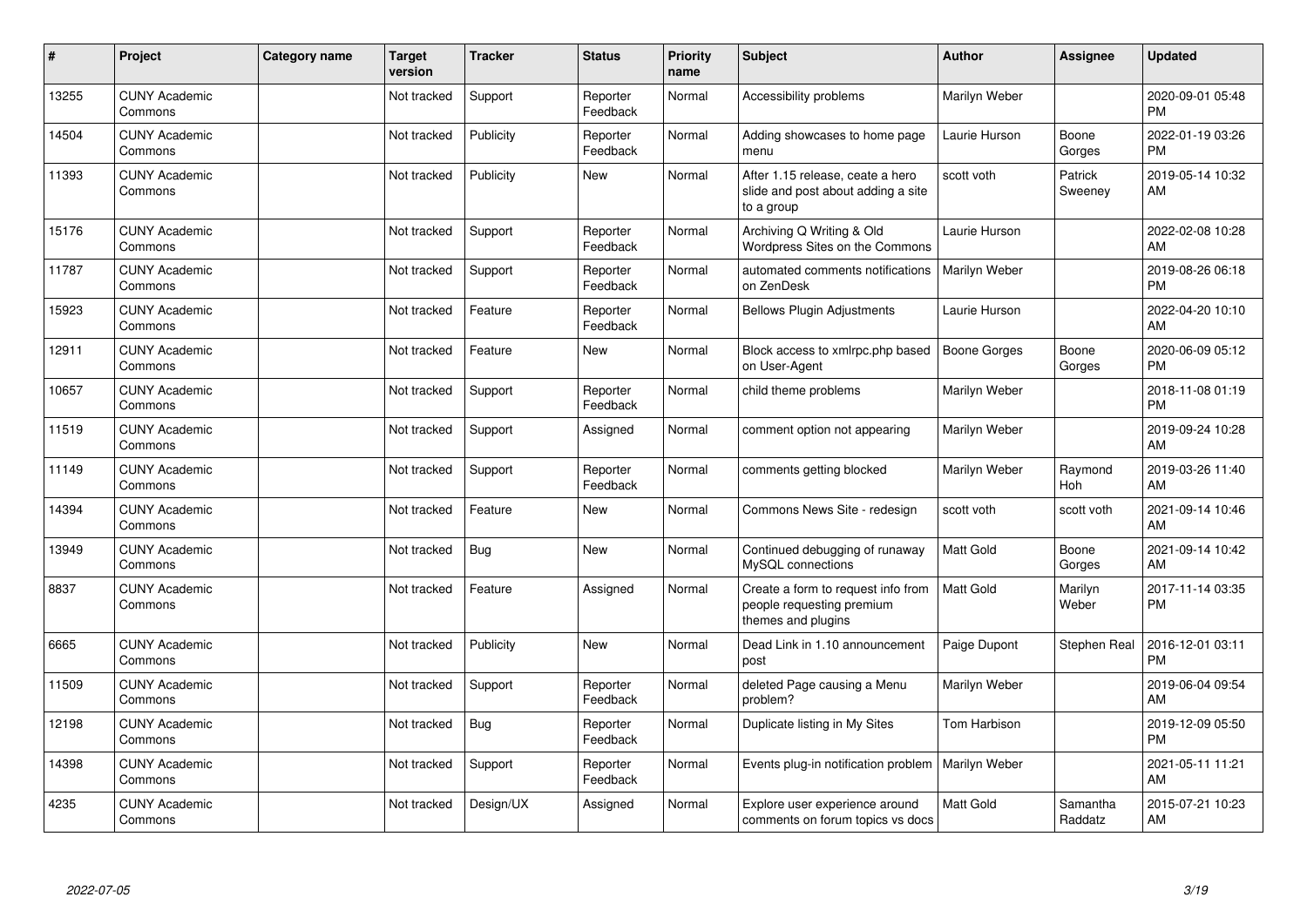| #     | Project                         | Category name | <b>Target</b><br>version | <b>Tracker</b> | <b>Status</b>        | Priority<br>name | Subject                                                                                                                                      | Author                 | <b>Assignee</b>  | <b>Updated</b>                |
|-------|---------------------------------|---------------|--------------------------|----------------|----------------------|------------------|----------------------------------------------------------------------------------------------------------------------------------------------|------------------------|------------------|-------------------------------|
| 11879 | <b>CUNY Academic</b><br>Commons |               | Not tracked              | Bug            | <b>New</b>           | Normal           | Hypothesis comments appearing<br>on multiple, different pdfs across<br>blogs                                                                 | Laurie Hurson          | Laurie Hurson    | 2019-09-19 02:39<br><b>PM</b> |
| 9908  | <b>CUNY Academic</b><br>Commons |               | Not tracked              | Feature        | <b>New</b>           | Normal           | Is it possible to send email<br>updates to users (or an email<br>address not on the list) for only a<br>single page AFTER being<br>prompted? | <b>Michael Shields</b> | scott voth       | 2018-06-11 01:34<br><b>PM</b> |
| 10678 | <b>CUNY Academic</b><br>Commons |               | Not tracked              | Bug            | Reporter<br>Feedback | High             | Newsletter Plugin Not Sending<br><b>Out Newsletters</b>                                                                                      | Mark Webb              | Boone<br>Gorges  | 2019-09-16 09:38<br><b>PM</b> |
| 10262 | <b>CUNY Academic</b><br>Commons |               | Not tracked              | Bug            | Reporter<br>Feedback | Normal           | Newsletter Plugin: Broken Image<br>at Bottom of All Newsletters                                                                              | Mark Webb              | Raymond<br>Hoh   | 2018-08-30 05:17<br><b>PM</b> |
| 12436 | <b>CUNY Academic</b><br>Commons |               | Not tracked              | Bug            | Assigned             | Normal           | Nightly system downtime                                                                                                                      | <b>Boone Gorges</b>    |                  | 2020-08-01 09:30<br>AM        |
| 12004 | <b>CUNY Academic</b><br>Commons |               | Not tracked              | Support        | Reporter<br>Feedback | Normal           | Notifications for spam blog<br>comments                                                                                                      | Gina Cherry            | Raymond<br>Hoh   | 2019-11-01 12:05<br><b>PM</b> |
| 14475 | <b>CUNY Academic</b><br>Commons |               | Not tracked              | Publicity      | New                  | Normal           | OER Showcase Page                                                                                                                            | Laurie Hurson          | Laurie Hurson    | 2021-09-14 10:46<br>AM        |
| 8607  | <b>CUNY Academic</b><br>Commons |               | Not tracked              | Support        | <b>New</b>           | Normal           | Paypal?                                                                                                                                      | Marilyn Weber          | Matt Gold        | 2018-05-15 01:37<br><b>PM</b> |
| 2612  | <b>CUNY Academic</b><br>Commons |               | Not tracked              | Publicity      | Assigned             | Normal           | Pinterest site for the Commons                                                                                                               | local admin            | Sarah<br>Morgano | 2016-03-04 11:19<br>AM        |
| 14629 | <b>CUNY Academic</b><br>Commons |               | Not tracked              | Bug            | Reporter<br>Feedback | Normal           | Possible Post Order Bug?                                                                                                                     | <b>Syelle Graves</b>   |                  | 2021-09-14 10:47<br>AM        |
| 11771 | <b>CUNY Academic</b><br>Commons |               | Not tracked              | Support        | Reporter<br>Feedback | Normal           | post displays in sections                                                                                                                    | Marilyn Weber          |                  | 2019-08-20 10:34<br>AM        |
| 13912 | <b>CUNY Academic</b><br>Commons |               | Not tracked              | Feature        | Hold                 | Low              | posting "missed schedule"                                                                                                                    | Marilyn Weber          |                  | 2021-02-23 10:46<br>AM        |
| 14900 | <b>CUNY Academic</b><br>Commons |               | Not tracked              | Support        | Reporter<br>Feedback | Normal           | previous theme?                                                                                                                              | Marilyn Weber          |                  | 2021-10-25 10:31<br>AM        |
| 13286 | <b>CUNY Academic</b><br>Commons |               | Not tracked              | Support        | New                  | Normal           | problem connecting with<br>WordPress app                                                                                                     | Marilyn Weber          | Raymond<br>Hoh   | 2020-09-08 11:16<br>AM        |
| 14842 | CUNY Academic<br>Commons        |               | Not tracked              | Support        | Reporter<br>Feedback | Normal           | Question about widgets and block<br>editor                                                                                                   | Gina Cherry            |                  | 2021-10-06 03:01<br><b>PM</b> |
| 12484 | <b>CUNY Academic</b><br>Commons |               | Not tracked              | Support        | Reporter<br>Feedback | Normal           | Sign up Code for COIL Course<br>starting in March                                                                                            | Laurie Hurson          | Matt Gold        | 2020-03-02 02:26<br><b>PM</b> |
| 12328 | <b>CUNY Academic</b><br>Commons |               | Not tracked              | Support        | New                  | Normal           | Sign up Code for Non-CUNY<br>Faculty                                                                                                         | Laurie Hurson          |                  | 2020-01-28 10:25<br>AM        |
| 15816 | <b>CUNY Academic</b><br>Commons |               | Not tracked              | Support        | New                  | Normal           | slow loading at SPS                                                                                                                          | Marilyn Weber          |                  | 2022-04-05 01:26<br>PM        |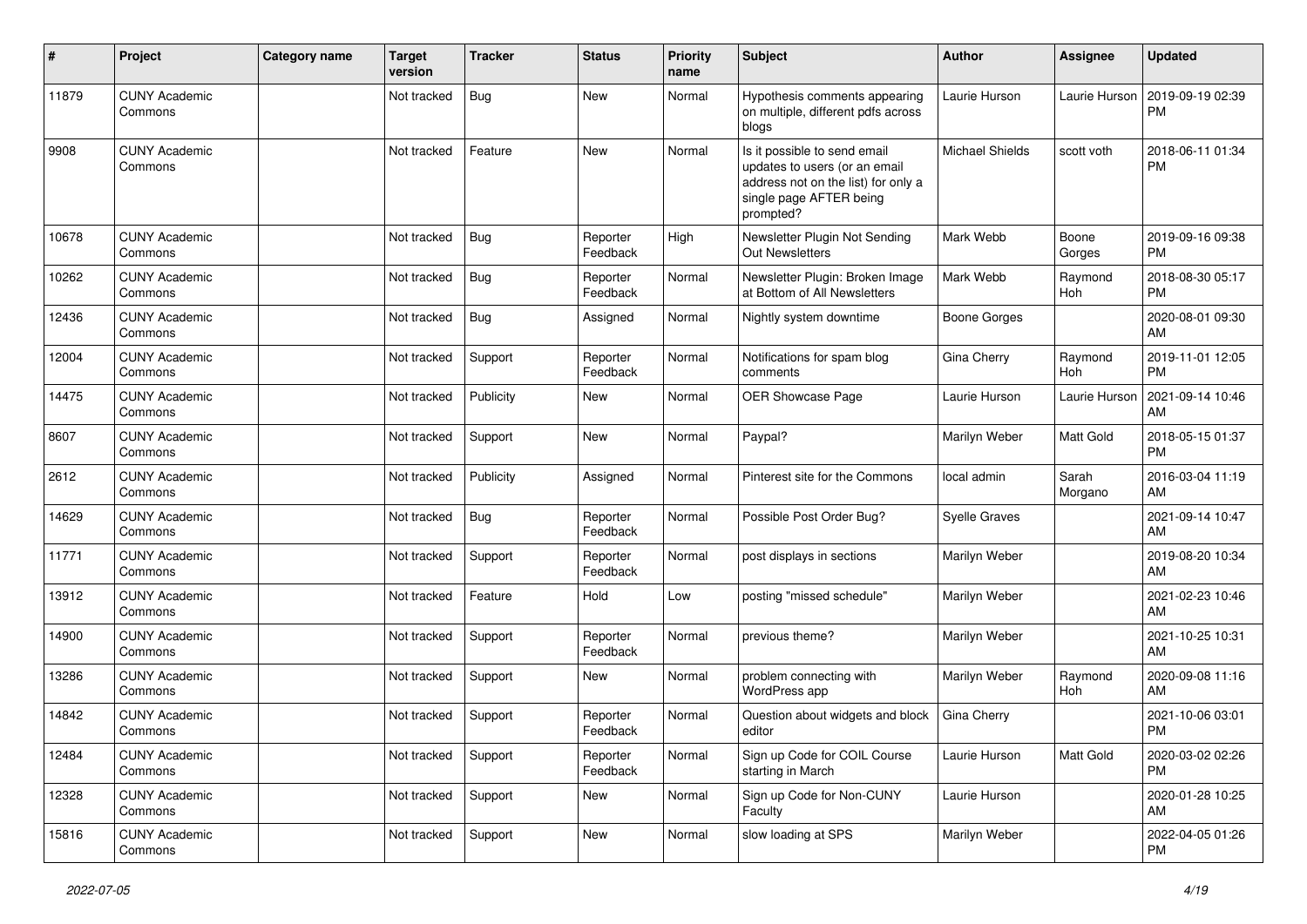| #     | <b>Project</b>                  | Category name      | <b>Target</b><br>version | <b>Tracker</b> | <b>Status</b>        | Priority<br>name | <b>Subject</b>                                                                            | <b>Author</b>       | <b>Assignee</b>     | <b>Updated</b>                |
|-------|---------------------------------|--------------------|--------------------------|----------------|----------------------|------------------|-------------------------------------------------------------------------------------------|---------------------|---------------------|-------------------------------|
| 5298  | <b>CUNY Academic</b><br>Commons |                    | Not tracked              | Publicity      | New                  | Normal           | Survey Pop-Up Text                                                                        | Samantha Raddatz    | Samantha<br>Raddatz | 2016-03-22 12:27<br><b>PM</b> |
| 7828  | <b>CUNY Academic</b><br>Commons |                    | Not tracked              | Feature        | Assigned             | Normal           | Theme Assessment 2017                                                                     | Margaret Galvan     | Margaret<br>Galvan  | 2017-05-02 10:41<br><b>PM</b> |
| 14538 | <b>CUNY Academic</b><br>Commons |                    | Not tracked              | Support        | Reporter<br>Feedback | Normal           | Weebly To Commons                                                                         | Laurie Hurson       |                     | 2021-09-14 10:47<br>AM        |
| 6644  | <b>CUNY Academic</b><br>Commons |                    | Not tracked              | Bug            | Reporter<br>Feedback | High             | White Screen at Login Pge                                                                 | Luke Waltzer        | Raymond<br>Hoh      | 2016-11-21 10:34<br><b>PM</b> |
| 11517 | <b>CUNY Academic</b><br>Commons |                    | Not tracked              | Feature        | Assigned             | Normal           | wp-accessibility plugin should not<br>strip 'target=" blank" by default                   | <b>Boone Gorges</b> | Laurie Hurson       | 2019-09-24 09:57<br>AM        |
| 10839 | <b>CUNY Academic</b><br>Commons | About page         | Not tracked              | Support        | New                  | Normal           | <b>Mission Statement Needs</b><br>Revision                                                | scott voth          | Matt Gold           | 2018-12-26 10:58<br>AM        |
| 2666  | <b>CUNY Academic</b><br>Commons | About page         | Not tracked              | Documentation  | Assigned             | Normal           | <b>Update About Text</b>                                                                  | Chris Stein         | Luke Waltzer        | 2016-03-04 11:19<br>AM        |
| 8900  | <b>CUNY Academic</b><br>Commons | Accessibility      | Future<br>release        | Feature        | Assigned             | Normal           | Look into tools to enforce<br>accessibility in WP environment                             | <b>Matt Gold</b>    | Boone<br>Gorges     | 2022-04-26 11:59<br>AM        |
| 8901  | <b>CUNY Academic</b><br>Commons | Accessibility      | Future<br>release        | Feature        | Assigned             | Normal           | Theme analysis for accessibility                                                          | Matt Gold           | Boone<br>Gorges     | 2022-04-26 11:59<br>AM        |
| 5581  | <b>CUNY Academic</b><br>Commons | Analytics          | Future<br>release        | Feature        | Assigned             | Normal           | Explore alternatives to Google<br>Analytics                                               | <b>Matt Gold</b>    | Valerie<br>Townsend | 2020-04-17 03:12<br><b>PM</b> |
| 1460  | <b>CUNY Academic</b><br>Commons | Analytics          | Future<br>release        | Feature        | Assigned             | Normal           | <b>Update System Report</b>                                                               | <b>Brian Foote</b>  | Boone<br>Gorges     | 2015-11-09 06:13<br><b>PM</b> |
| 15210 | <b>CUNY Academic</b><br>Commons | Analytics          | Not tracked              | Design/UX      | New                  | Normal           | Google Analytics improvements                                                             | Colin McDonald      | Boone<br>Gorges     | 2022-05-24 10:47<br>AM        |
| 5679  | <b>CUNY Academic</b><br>Commons | Analytics          | Not tracked              | Feature        | New                  | Normal           | Logged In Users for GA                                                                    | Valerie Townsend    | Valerie<br>Townsend | 2016-06-11 09:49<br>AM        |
| 4972  | <b>CUNY Academic</b><br>Commons | Analytics          | Not tracked              | <b>Bug</b>     | <b>New</b>           | Normal           | <b>Newsletter Analytics</b>                                                               | Stephen Real        | Matt Gold           | 2015-12-09 12:54<br><b>PM</b> |
| 4070  | <b>CUNY Academic</b><br>Commons | Analytics          | Not tracked              | Support        | Assigned             | Normal           | Request for JITP site analytics                                                           | <b>Matt Gold</b>    | Seth Persons        | 2016-02-23 03:09<br><b>PM</b> |
| 7022  | <b>CUNY Academic</b><br>Commons | Announcements      | Future<br>release        | Bug            | New                  | Normal           | Sitewide announcements should<br>be displayed on, and dismissable<br>from, mapped domains | Boone Gorges        | Boone<br>Gorges     | 2018-03-22 10:18<br>AM        |
| 4635  | <b>CUNY Academic</b><br>Commons | Authentication     | Future<br>release        | Feature        | <b>New</b>           | Normal           | Allow non-WP authentication                                                               | Boone Gorges        | Sonja Leix          | 2019-03-01 02:05<br><b>PM</b> |
| 9720  | <b>CUNY Academic</b><br>Commons | Authentication     | Future<br>release        | Feature        | New                  | Normal           | The Commons should be an<br>oAuth provider                                                | Boone Gorges        |                     | 2019-03-01 02:04<br><b>PM</b> |
| 5691  | <b>CUNY Academic</b><br>Commons | Blogs (BuddyPress) | Future<br>release        | Bug            | Assigned             | High             | Differing numbers on Sites display                                                        | Matt Gold           | Raymond<br>Hoh      | 2016-06-13 01:37<br><b>PM</b> |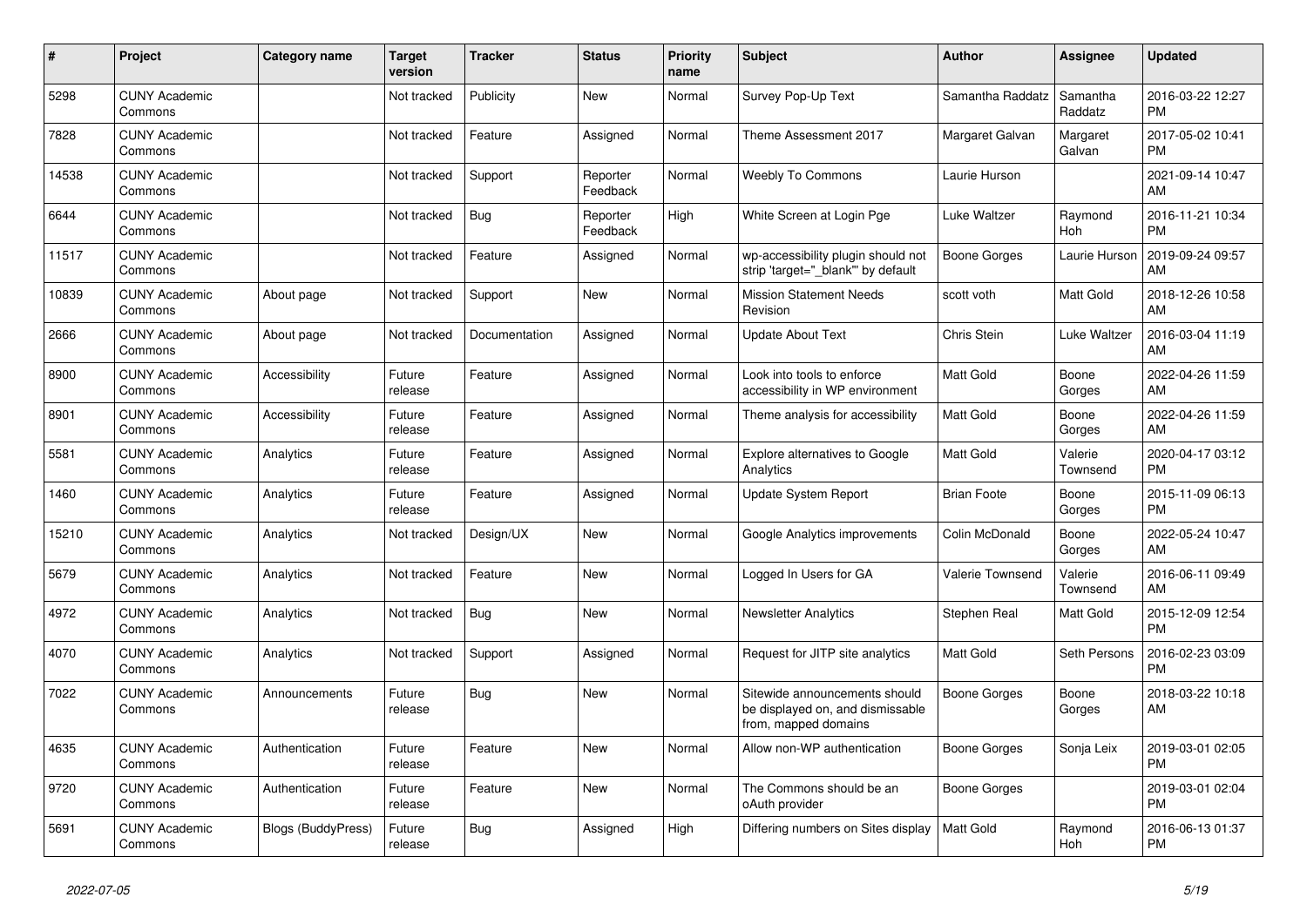| #     | Project                         | <b>Category name</b>      | <b>Target</b><br>version | <b>Tracker</b> | <b>Status</b>        | Priority<br>name | <b>Subject</b>                                                       | <b>Author</b>    | Assignee            | <b>Updated</b>                |
|-------|---------------------------------|---------------------------|--------------------------|----------------|----------------------|------------------|----------------------------------------------------------------------|------------------|---------------------|-------------------------------|
| 6078  | <b>CUNY Academic</b><br>Commons | Blogs (BuddyPress)        | Future<br>release        | Feature        | New                  | Normal           | <b>Explore Adding Network Blog</b><br>Metadata Plugin                | Luke Waltzer     | Luke Waltzer        | 2016-10-11 10:29<br><b>PM</b> |
| 8835  | <b>CUNY Academic</b><br>Commons | <b>Blogs (BuddyPress)</b> | Future<br>release        | Feature        | New                  | Normal           | Extend cuny is shortlinks to sites                                   | Luke Waltzer     | Boone<br>Gorges     | 2022-04-26 11:59<br>AM        |
| 8836  | <b>CUNY Academic</b><br>Commons | <b>Blogs (BuddyPress)</b> | Future<br>release        | Feature        | Assigned             | Normal           | Redesign site launch process                                         | <b>Matt Gold</b> | Boone<br>Gorges     | 2019-10-03 02:49<br><b>PM</b> |
| 12350 | <b>CUNY Academic</b><br>Commons | <b>Blogs (BuddyPress)</b> | Not tracked              | Support        | Reporter<br>Feedback | Normal           | URL creation problem                                                 | Marilyn Weber    |                     | 2020-02-03 11:27<br>AM        |
| 554   | <b>CUNY Academic</b><br>Commons | <b>BuddyPress (misc)</b>  | Future<br>release        | Feature        | Assigned             | Normal           | Add Trackback notifications to<br>site-wide activity feed            | Matt Gold        | Boone<br>Gorges     | 2015-11-09 06:19<br><b>PM</b> |
| 11243 | <b>CUNY Academic</b><br>Commons | BuddyPress (misc)         | Future<br>release        | Bug            | New                  | Normal           | Audit bp-custom.php                                                  | Raymond Hoh      | Raymond<br>Hoh      | 2022-04-26 11:59<br>AM        |
| 635   | <b>CUNY Academic</b><br>Commons | BuddyPress (misc)         | Future<br>release        | Feature        | Assigned             | Normal           | Big Blue Button -<br>Videoconferencing in Groups and<br><b>Blogs</b> | <b>Matt Gold</b> | Boone<br>Gorges     | 2011-03-14 03:24<br><b>PM</b> |
| 7624  | <b>CUNY Academic</b><br>Commons | BuddyPress (misc)         | Future<br>release        | Design/UX      | New                  | Normal           | <b>BP Notifications</b>                                              | Luke Waltzer     | Paige Dupont        | 2017-02-08 10:43<br><b>PM</b> |
| 599   | <b>CUNY Academic</b><br>Commons | BuddyPress (misc)         | Future<br>release        | Feature        | Assigned             | Normal           | Consider adding rating plugins for<br><b>BuddyPress/BBPress</b>      | <b>Matt Gold</b> | Boone<br>Gorges     | 2011-08-22 06:50<br><b>PM</b> |
| 500   | <b>CUNY Academic</b><br>Commons | <b>BuddyPress (misc)</b>  | Future<br>release        | Feature        | Assigned             | Normal           | Export Group Data                                                    | <b>Matt Gold</b> | Boone<br>Gorges     | 2010-12-19 12:09<br><b>PM</b> |
| 310   | <b>CUNY Academic</b><br>Commons | BuddyPress (misc)         | Future<br>release        | Feature        | Assigned             | Low              | <b>Friend Request Email</b>                                          | Matt Gold        | Samantha<br>Raddatz | 2015-11-09 05:08<br><b>PM</b> |
| 435   | <b>CUNY Academic</b><br>Commons | BuddyPress (misc)         | Future<br>release        | Feature        | Assigned             | Normal           | Include Avatar Images in Forum<br><b>Post Notification Emails</b>    | <b>Matt Gold</b> | Boone<br>Gorges     | 2010-12-08 12:40<br><b>PM</b> |
| 377   | <b>CUNY Academic</b><br>Commons | BuddyPress (misc)         | Future<br>release        | Feature        | Assigned             | Normal           | Like buttons                                                         | Matt Gold        | Boone<br>Gorges     | 2010-11-16 05:13<br><b>PM</b> |
| 58    | <b>CUNY Academic</b><br>Commons | BuddyPress (misc)         | Future<br>release        | Feature        | Assigned             | Low              | Make member search sortable by<br>last name                          | Roberta Brody    | Boone<br>Gorges     | 2010-08-26 02:38<br><b>PM</b> |
| 2325  | <b>CUNY Academic</b><br>Commons | <b>BuddyPress (misc)</b>  | Future<br>release        | Feature        | Assigned             | Low              | Profile should have separate fields<br>for first/last names          | local admin      | Boone<br>Gorges     | 2015-11-09 06:09<br><b>PM</b> |
| 1423  | <b>CUNY Academic</b><br>Commons | BuddyPress (misc)         | Future<br>release        | Feature        | Assigned             | Low              | Show an avatar for pingback<br>comment activity items                | Boone Gorges     | Tahir Butt          | 2016-10-24 12:03<br><b>PM</b> |
| 4226  | <b>CUNY Academic</b><br>Commons | <b>BuddyPress Docs</b>    | Future<br>release        | Design/UX      | New                  | Normal           | Add option to connect a Doc with<br>a Group                          | Samantha Raddatz | Samantha<br>Raddatz | 2015-09-09 04:08<br><b>PM</b> |
| 2523  | <b>CUNY Academic</b><br>Commons | <b>BuddyPress Docs</b>    | Future<br>release        | Feature        | Assigned             | Normal           | Allow Users to Upload Images to<br><b>BP</b> Docs                    | <b>Matt Gold</b> | Boone<br>Gorges     | 2015-11-09 06:14<br><b>PM</b> |
| 618   | <b>CUNY Academic</b><br>Commons | <b>BuddyPress Docs</b>    | Future<br>release        | Feature        | Assigned             | Normal           | <b>BuddyPress Docs: export formats</b>                               | Boone Gorges     | Boone<br>Gorges     | 2015-11-09 05:38<br><b>PM</b> |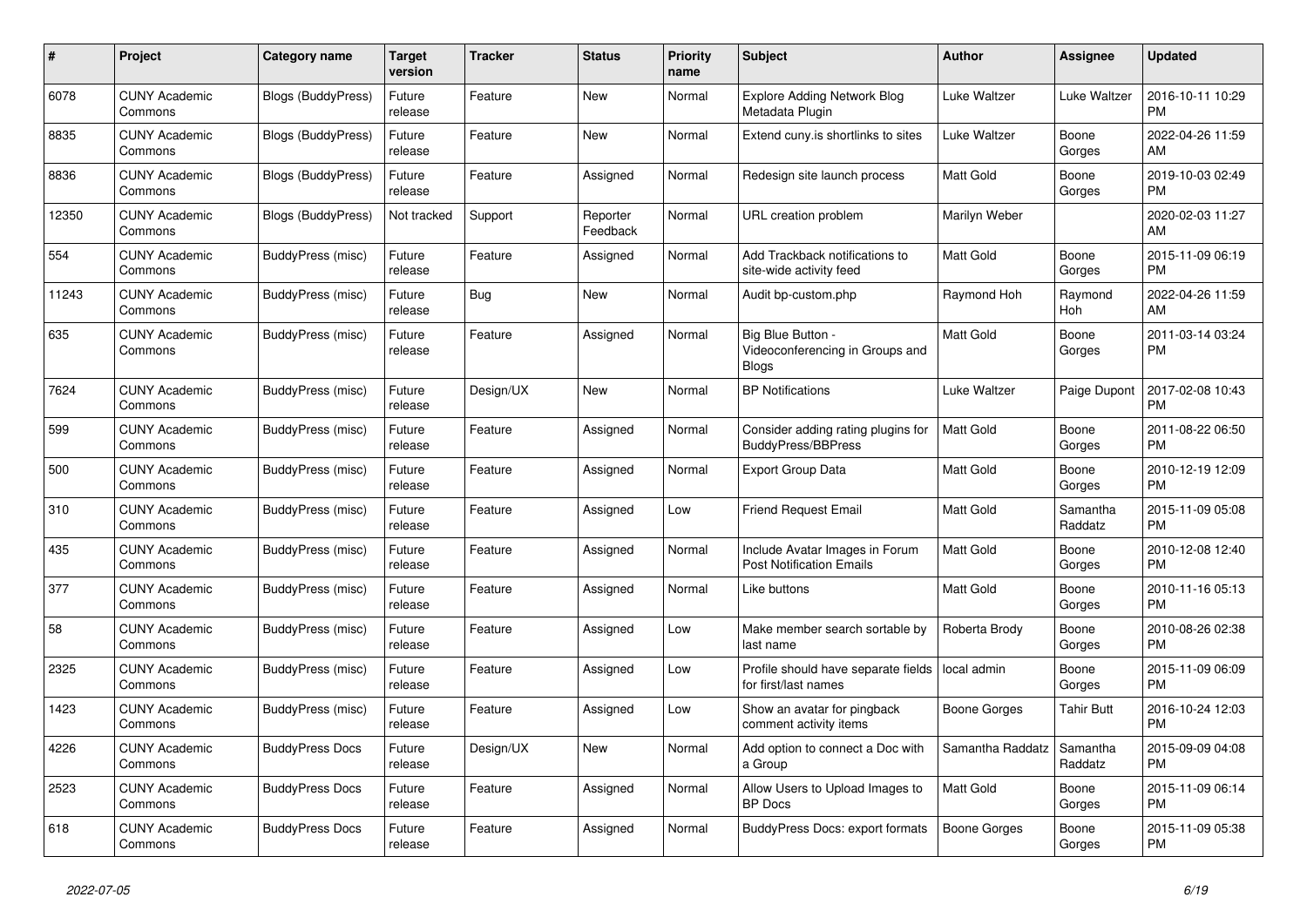| #     | Project                         | <b>Category name</b>   | Target<br>version | <b>Tracker</b> | <b>Status</b>        | Priority<br>name | <b>Subject</b>                                                   | <b>Author</b>           | <b>Assignee</b>     | <b>Updated</b>                |
|-------|---------------------------------|------------------------|-------------------|----------------|----------------------|------------------|------------------------------------------------------------------|-------------------------|---------------------|-------------------------------|
| 1417  | <b>CUNY Academic</b><br>Commons | <b>BuddyPress Docs</b> | Future<br>release | Feature        | Assigned             | Low              | <b>Bulk actions for BuddyPress Docs</b>                          | <b>Boone Gorges</b>     | Boone<br>Gorges     | 2016-10-17 10:41<br><b>PM</b> |
| 1422  | <b>CUNY Academic</b><br>Commons | <b>BuddyPress Docs</b> | Future<br>release | Feature        | Assigned             | Normal           | Make "created Doc" activity icons<br>non-mini                    | Boone Gorges            | Boone<br>Gorges     | 2015-11-09 05:48<br><b>PM</b> |
| 6389  | <b>CUNY Academic</b><br>Commons | <b>BuddyPress Docs</b> | Future<br>release | Feature        | <b>New</b>           | Low              | Make Discussion Area Visible<br>When Editing a Doc               | Luke Waltzer            | Boone<br>Gorges     | 2016-10-21 04:16<br><b>PM</b> |
| 1744  | <b>CUNY Academic</b><br>Commons | <b>BuddyPress Docs</b> | Future<br>release | Feature        | Assigned             | Normal           | Spreadsheet-style Docs                                           | Boone Gorges            | Boone<br>Gorges     | 2015-11-09 06:13<br><b>PM</b> |
| 519   | <b>CUNY Academic</b><br>Commons | <b>BuddyPress Docs</b> | Future<br>release | Feature        | Assigned             | Low              | TOC for individual docs - for new<br>BP "wiki-like" plugin       | scott voth              | Boone<br>Gorges     | 2015-11-09 05:54<br><b>PM</b> |
| 13466 | <b>CUNY Academic</b><br>Commons | Cavalcade              | Future<br>release | Feature        | <b>New</b>           | Normal           | Automated cleanup for duplicate<br>Cavalcade tasks               | Boone Gorges            | Boone<br>Gorges     | 2020-10-13 05:24<br><b>PM</b> |
| 14994 | <b>CUNY Academic</b><br>Commons | cdev.gc.cuny.edu       | Not tracked       | Support        | In Progress          | Normal           | Clear Cache on CDEV                                              | scott voth              | Raymond<br>Hoh      | 2021-12-07 03:51<br><b>PM</b> |
| 9060  | <b>CUNY Academic</b><br>Commons | Commons In A Box       | Not tracked       | Bug            | Hold                 | Normal           | Problems with CBox image library<br>/ upload                     | Lisa Rhody              | Raymond<br>Hoh      | 2018-01-10 03:26<br><b>PM</b> |
| 4027  | <b>CUNY Academic</b><br>Commons | Commons In A Box       | Not tracked       | Design/UX      | Assigned             | Normal           | Usability review of CBOX update<br>procedures                    | <b>Matt Gold</b>        | Samantha<br>Raddatz | 2015-05-11 06:36<br><b>PM</b> |
| 11789 | <b>CUNY Academic</b><br>Commons | Courses                | Future<br>release | Feature        | <b>New</b>           | Normal           | Ability to remove item from<br>Courses list                      | Laurie Hurson           | Sonja Leix          | 2019-09-24 12:28<br>PM        |
| 10226 | <b>CUNY Academic</b><br>Commons | Courses                | Future<br>release | Feature        | <b>New</b>           | Normal           | Add "My Courses" to drop down<br>list                            | scott voth              | Boone<br>Gorges     | 2021-11-19 12:42<br><b>PM</b> |
| 11556 | <b>CUNY Academic</b><br>Commons | Courses                | Not tracked       | Bug            | Reporter<br>Feedback | Normal           | Instructor name given in course<br>listing                       | Tom Harbison            |                     | 2019-06-25 04:12<br><b>PM</b> |
| 12438 | <b>CUNY Academic</b><br>Commons | Courses                | Not tracked       | <b>Bug</b>     | <b>New</b>           | Normal           | Site appearing twice                                             | Laurie Hurson           | Boone<br>Gorges     | 2020-02-18 01:34<br><b>PM</b> |
| 9420  | <b>CUNY Academic</b><br>Commons | cuny.is                | Not tracked       | Feature        | <b>New</b>           | Normal           | Request for http://cuny.is/streams                               | Raffi<br>Khatchadourian | Marilyn<br>Weber    | 2018-04-02 10:08<br>AM        |
| 10439 | <b>CUNY Academic</b><br>Commons | Design                 | 2.1.0             | Design/UX      | <b>New</b>           | Normal           | <b>Create Style Guide for Commons</b>                            | Sonja Leix              | Sara Cannon         | 2022-06-28 01:43<br><b>PM</b> |
| 2754  | <b>CUNY Academic</b><br>Commons | Design                 | Future<br>release | Feature        | Assigned             | Normal           | Determine strategy for CAC logo<br>handling in top header        | Micki Kaufman           | Chris Stein         | 2015-01-05 08:53<br><b>PM</b> |
| 860   | <b>CUNY Academic</b><br>Commons | Design                 | Future<br>release | Design/UX      | Assigned             | Normal           | <b>Standardize Button Treatment</b><br><b>Across the Commons</b> | Chris Stein             | Chris Stein         | 2014-05-01 09:45<br>AM        |
| 8902  | <b>CUNY Academic</b><br>Commons | Design                 | Not tracked       | Feature        | Assigned             | Normal           | Report back on research on<br><b>BuddyPress themes</b>           | Matt Gold               | Michael Smith       | 2017-11-10 12:31<br><b>PM</b> |
| 16199 | <b>CUNY Academic</b><br>Commons | <b>Directories</b>     | 2.0.3             | <b>Bug</b>     | New                  | Normal           | Removed "Semester" Filter from<br><b>Courses Directory</b>       | Laurie Hurson           | Boone<br>Gorges     | 2022-06-29 11:32<br>AM        |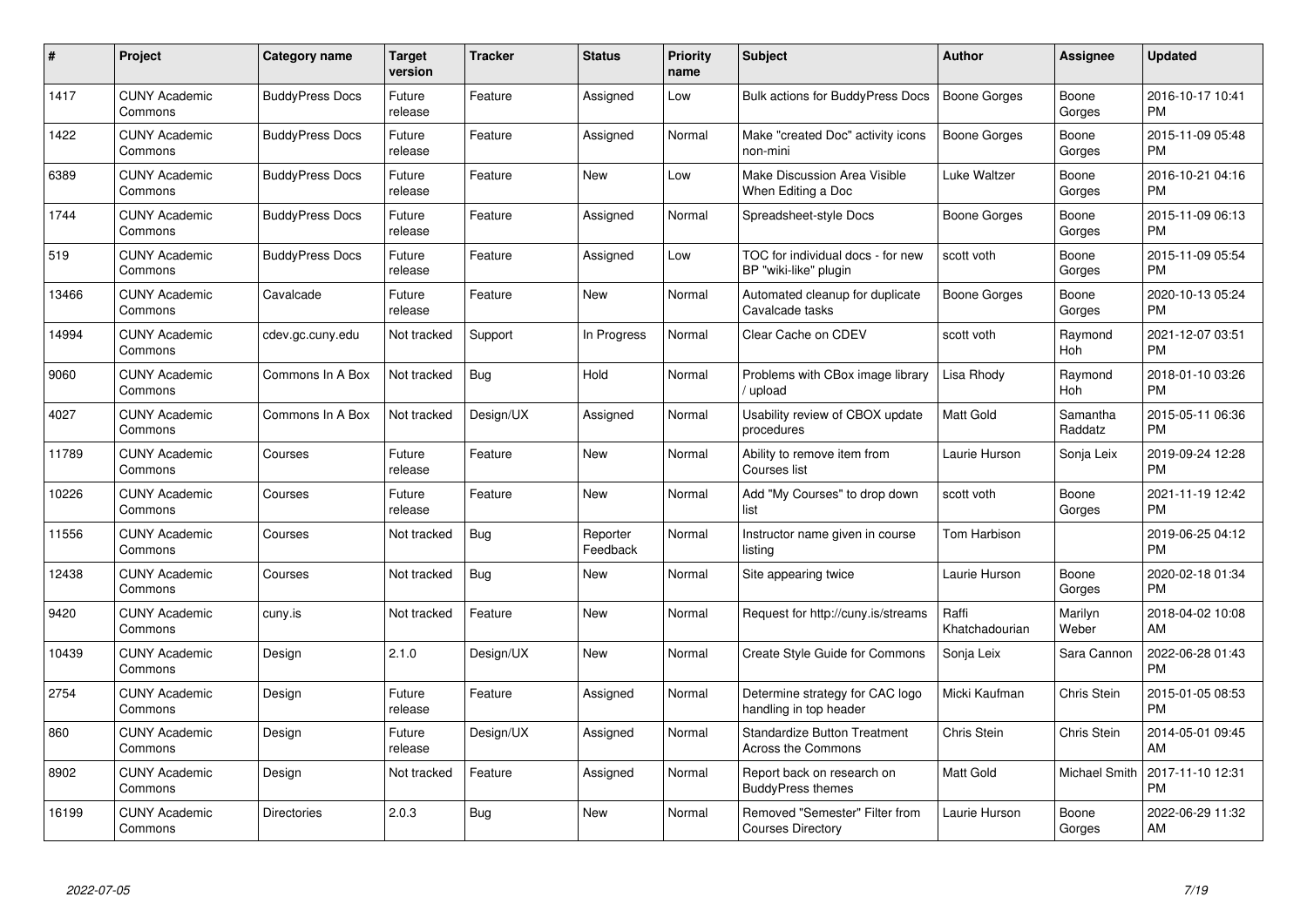| #     | Project                         | Category name              | <b>Target</b><br>version | <b>Tracker</b> | <b>Status</b>        | <b>Priority</b><br>name | <b>Subject</b>                                                                | <b>Author</b>       | Assignee        | <b>Updated</b>                |
|-------|---------------------------------|----------------------------|--------------------------|----------------|----------------------|-------------------------|-------------------------------------------------------------------------------|---------------------|-----------------|-------------------------------|
| 4225  | <b>CUNY Academic</b><br>Commons | DiRT Integration           | Future<br>release        | Design/UX      | New                  | Normal                  | Add information to DIRT page (in<br>Create a Group)                           | Samantha Raddatz    | Matt Gold       | 2015-06-26 03:14<br><b>PM</b> |
| 3524  | <b>CUNY Academic</b><br>Commons | Documentation              | Not tracked              | Documentation  | Assigned             | Normal                  | Post describing all you can do<br>when starting up a new blog/group           | Matt Gold           | scott voth      | 2014-10-04 12:56<br><b>PM</b> |
| 14496 | <b>CUNY Academic</b><br>Commons | Domain Mapping             | Future<br>release        | Bug            | New                  | Normal                  | Mapped domain SSO uses<br>third-party cookies                                 | Raymond Hoh         | Raymond<br>Hoh  | 2021-05-24 04:03<br><b>PM</b> |
| 10982 | <b>CUNY Academic</b><br>Commons | Domain Mapping             | Not tracked              | Support        | Reporter<br>Feedback | Normal                  | <b>CNAME</b> question                                                         | scott voth          |                 | 2019-01-22 04:29<br><b>PM</b> |
| 11493 | <b>CUNY Academic</b><br>Commons | Domain Mapping             | Not tracked              | Support        | Reporter<br>Feedback | Normal                  | Domain Mapping Request - Talia<br>Schaffer                                    | scott voth          | Matt Gold       | 2019-08-06 08:39<br>AM        |
| 1167  | <b>CUNY Academic</b><br>Commons | <b>Email Invitations</b>   | Future<br>release        | Feature        | New                  | Low                     | Allow email invitations to be resent                                          | <b>Boone Gorges</b> | Boone<br>Gorges | 2015-11-12 12:53<br>AM        |
| 1165  | <b>CUNY Academic</b><br>Commons | <b>Email Invitations</b>   | Future<br>release        | Feature        | Assigned             | Low                     | Allow saved lists of invitees under<br>Send Invites                           | <b>Boone Gorges</b> | Boone<br>Gorges | 2015-11-09 06:03<br><b>PM</b> |
| 1166  | <b>CUNY Academic</b><br>Commons | <b>Email Invitations</b>   | Future<br>release        | Feature        | <b>New</b>           | Low                     | Better organizational tools for Sent   Boone Gorges<br>Invites                |                     | Boone<br>Gorges | 2015-11-09 06:02<br><b>PM</b> |
| 5992  | <b>CUNY Academic</b><br>Commons | <b>Email Notifications</b> | Future<br>release        | Feature        | New                  | Normal                  | Changing the From line of<br>autogenerated blog emails                        | Marilyn Weber       |                 | 2018-09-27 05:19<br><b>PM</b> |
| 333   | <b>CUNY Academic</b><br>Commons | <b>Email Notifications</b> | Future<br>release        | Feature        | Assigned             | Low                     | Delay Forum Notification Email<br>Delivery Until After Editing Period<br>Ends | <b>Matt Gold</b>    | Raymond<br>Hoh  | 2015-11-09 06:01<br><b>PM</b> |
| 12042 | <b>CUNY Academic</b><br>Commons | <b>Email Notifications</b> | Future<br>release        | Feature        | New                  | Normal                  | Improved error logging for BPGES<br>send queue                                | <b>Boone Gorges</b> | Boone<br>Gorges | 2021-11-19 12:25<br><b>PM</b> |
| 11971 | <b>CUNY Academic</b><br>Commons | <b>Email Notifications</b> | Future<br>release        | Bug            | Reporter<br>Feedback | Low                     | Pictures obscured in emailed post<br>notifications                            | Marilyn Weber       | Raymond<br>Hoh  | 2019-11-21 01:14<br><b>PM</b> |
| 15604 | <b>CUNY Academic</b><br>Commons | <b>Email Notifications</b> | Future<br>release        | Feature        | Assigned             | Normal                  | <b>Restructure Commons Group</b><br>Digest Email Messages                     | <b>Matt Gold</b>    | Boone<br>Gorges | 2022-05-26 10:45<br>AM        |
| 9979  | <b>CUNY Academic</b><br>Commons | <b>Email Notifications</b> | Not tracked              | Bug            | Reporter<br>Feedback | Normal                  | Reports of slow email activation<br>emails                                    | Matt Gold           | Boone<br>Gorges | 2018-08-29 09:40<br><b>PM</b> |
| 5016  | <b>CUNY Academic</b><br>Commons | Events                     | Future<br>release        | Feature        | Assigned             | Low                     | Allow comments to be posted on<br>events                                      | <b>Matt Gold</b>    | Raymond<br>Hoh  | 2019-03-01 02:23<br><b>PM</b> |
| 6749  | <b>CUNY Academic</b><br>Commons | Events                     | Future<br>release        | Bug            | <b>New</b>           | Low                     | BPEO iCal request can trigger<br>very large number of DB queries              | <b>Boone Gorges</b> | Raymond<br>Hoh  | 2016-11-15 10:09<br><b>PM</b> |
| 4238  | <b>CUNY Academic</b><br>Commons | Events                     | Future<br>release        | Feature        | Assigned             | Normal                  | Copy Events to Other Groups?                                                  | <b>Matt Gold</b>    | Boone<br>Gorges | 2015-07-02 10:08<br>AM        |
| 4053  | <b>CUNY Academic</b><br>Commons | Events                     | Future<br>release        | Feature        | Assigned             | Normal                  | Create new tab for past events                                                | Matt Gold           | Boone<br>Gorges | 2015-05-12 02:10<br><b>PM</b> |
| 4592  | <b>CUNY Academic</b><br>Commons | Events                     | Future<br>release        | Design/UX      | <b>New</b>           | Normal                  | Event Creation - Venue Dropdown<br>Slow                                       | Samantha Raddatz    | Boone<br>Gorges | 2015-09-14 04:56<br><b>PM</b> |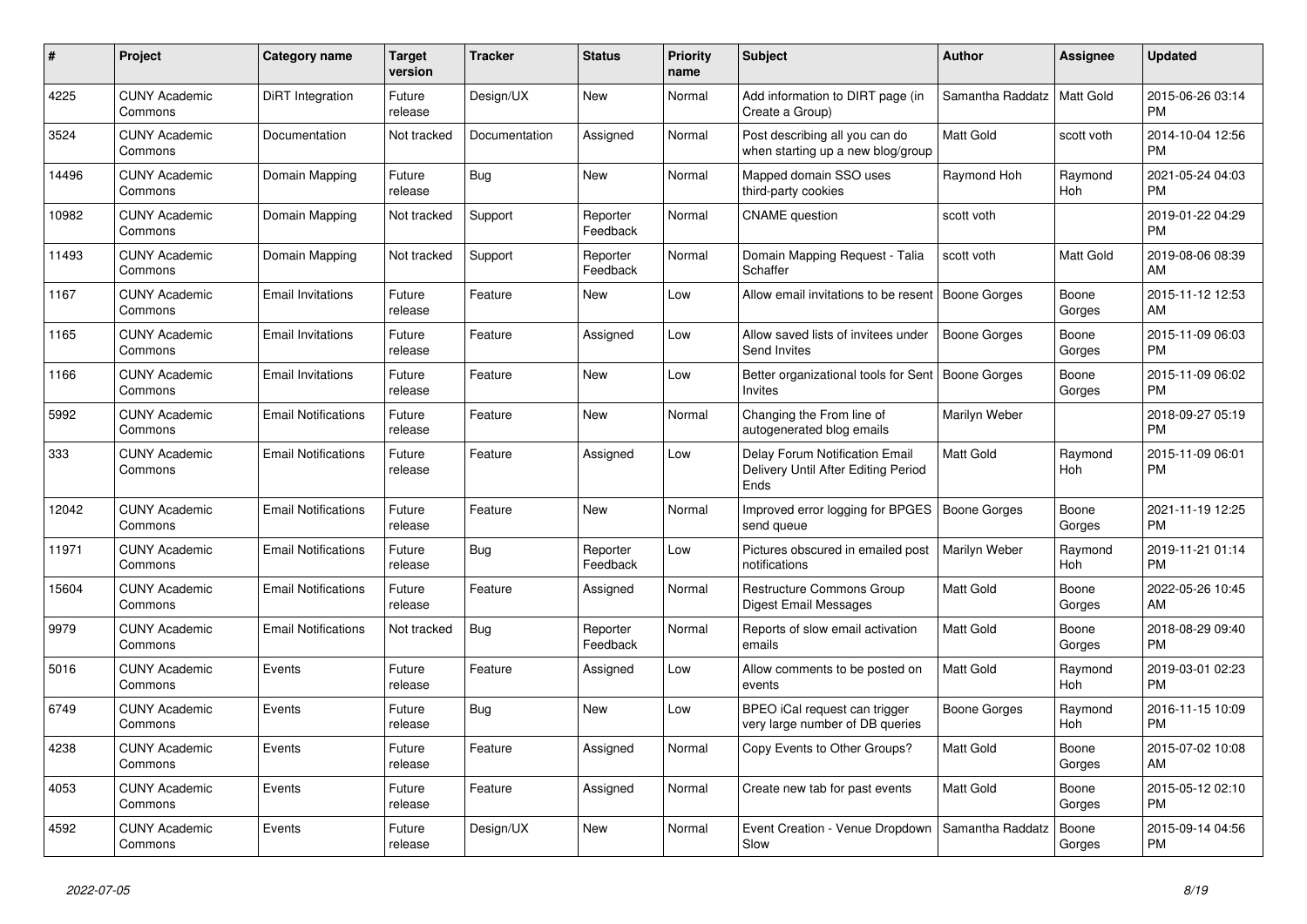| #     | Project                         | <b>Category name</b> | <b>Target</b><br>version | Tracker   | <b>Status</b>        | Priority<br>name | <b>Subject</b>                                                                      | Author                  | <b>Assignee</b>     | <b>Updated</b>                |
|-------|---------------------------------|----------------------|--------------------------|-----------|----------------------|------------------|-------------------------------------------------------------------------------------|-------------------------|---------------------|-------------------------------|
| 5696  | <b>CUNY Academic</b><br>Commons | Events               | Future<br>release        | Feature   | Assigned             | Normal           | Events Calendar - display options<br>/ calendar aggregation                         | Matt Gold               | Boone<br>Gorges     | 2016-10-13 11:44<br>AM        |
| 4438  | <b>CUNY Academic</b><br>Commons | Events               | Future<br>release        | Bug       | Assigned             | Normal           | Events Calendar - Export<br><b>Recurring Events</b>                                 | scott voth              | Daniel Jones        | 2016-05-23 04:25<br><b>PM</b> |
| 4481  | <b>CUNY Academic</b><br>Commons | Events               | Future<br>release        | Feature   | <b>New</b>           | Normal           | Group admins/mods should have<br>the ability to unlink an event from<br>the group   | <b>Boone Gorges</b>     | Boone<br>Gorges     | 2017-04-24 03:53<br><b>PM</b> |
| 4903  | <b>CUNY Academic</b><br>Commons | Events               | Future<br>release        | Design/UX | Assigned             | Normal           | Improving visual appearance of<br>event calendars                                   | Matt Gold               | Boone<br>Gorges     | 2016-10-13 11:51<br>AM        |
| 11531 | <b>CUNY Academic</b><br>Commons | Events               | Future<br>release        | Feature   | <b>New</b>           | Normal           | Main Events calendar should<br>include non-public events that<br>user has access to | scott voth              | Boone<br>Gorges     | 2019-06-11 10:00<br>AM        |
| 3475  | <b>CUNY Academic</b><br>Commons | Events               | Future<br>release        | Feature   | Assigned             | Normal           | Request to add plugin to<br>streamline room<br>booking/appointment booking          | Naomi Barrettara        | Boone<br>Gorges     | 2014-12-01 05:14<br><b>PM</b> |
| 11077 | <b>CUNY Academic</b><br>Commons | Events               | Not tracked              | Feature   | Reporter<br>Feedback | Normal           | Show event category description<br>in event list view                               | Raffi<br>Khatchadourian |                     | 2019-02-12 10:38<br><b>PM</b> |
| 8756  | <b>CUNY Academic</b><br>Commons | Group Blogs          | Future<br>release        | Feature   | Hold                 | Normal           | Connect multiple blogs to one<br>group?                                             | <b>Matt Gold</b>        | Boone<br>Gorges     | 2017-09-30 10:42<br>AM        |
| 3580  | <b>CUNY Academic</b><br>Commons | Group Blogs          | Future<br>release        | Feature   | New                  | Normal           | Multiple blogs per group                                                            | <b>Boone Gorges</b>     | Boone<br>Gorges     | 2018-02-20 02:02<br><b>PM</b> |
| 653   | <b>CUNY Academic</b><br>Commons | Group Blogs          | Future<br>release        | Feature   | Assigned             | Normal           | Redesign Integration of Groups<br>and Blogs                                         | Matt Gold               | Samantha<br>Raddatz | 2015-11-09 05:40<br><b>PM</b> |
| 5317  | <b>CUNY Academic</b><br>Commons | Group Blogs          | Not tracked              | Bug       | Reporter<br>Feedback | Normal           | Notifications of New Post Didn't<br>Come                                            | Luke Waltzer            | Samantha<br>Raddatz | 2016-03-21 10:41<br><b>PM</b> |
| 3354  | <b>CUNY Academic</b><br>Commons | <b>Group Files</b>   | Future<br>release        | Feature   | Assigned             | Low              | Allow Group Download of Multiple<br><b>Selected Files</b>                           | Matt Gold               | Chris Stein         | 2014-08-01 08:50<br>AM        |
| 3080  | <b>CUNY Academic</b><br>Commons | Group Files          | Future<br>release        | Feature   | Assigned             | Low              | Create a system to keep track of<br>file changes                                    | Matt Gold               | Boone<br>Gorges     | 2014-02-26 10:04<br><b>PM</b> |
| 12091 | <b>CUNY Academic</b><br>Commons | <b>Group Files</b>   | Future<br>release        | Feature   | <b>New</b>           | Normal           | Improved pre-upload file validation<br>for bp-group-documents                       | Boone Gorges            | Boone<br>Gorges     | 2019-11-14 01:21<br><b>PM</b> |
| 11834 | <b>CUNY Academic</b><br>Commons | <b>Group Files</b>   | Future<br>release        | Feature   | <b>New</b>           | Normal           | Improved tools for managing<br>group file folders                                   | Boone Gorges            | Sonja Leix          | 2019-09-06 03:55<br><b>PM</b> |
| 1192  | <b>CUNY Academic</b><br>Commons | Group Files          | Future<br>release        | Feature   | Assigned             | Low              | When posting group files, allow<br>users to add a category without<br>saving        | Matt Gold               | Raymond<br>Hoh      | 2015-11-09 05:53<br><b>PM</b> |
| 13457 | <b>CUNY Academic</b><br>Commons | Group Forums         | 2.0.3                    | Bug       | New                  | High             | Forum post not sending<br>notifications                                             | Filipa Calado           | Raymond<br>Hoh      | 2022-06-29 11:32<br>AM        |
| 4221  | <b>CUNY Academic</b><br>Commons | Group Forums         | Future<br>release        | Design/UX | Assigned             | Normal           | Add 'Number of Posts' display<br>option to Forum page                               | Samantha Raddatz        | Samantha<br>Raddatz | 2015-06-26 02:21<br><b>PM</b> |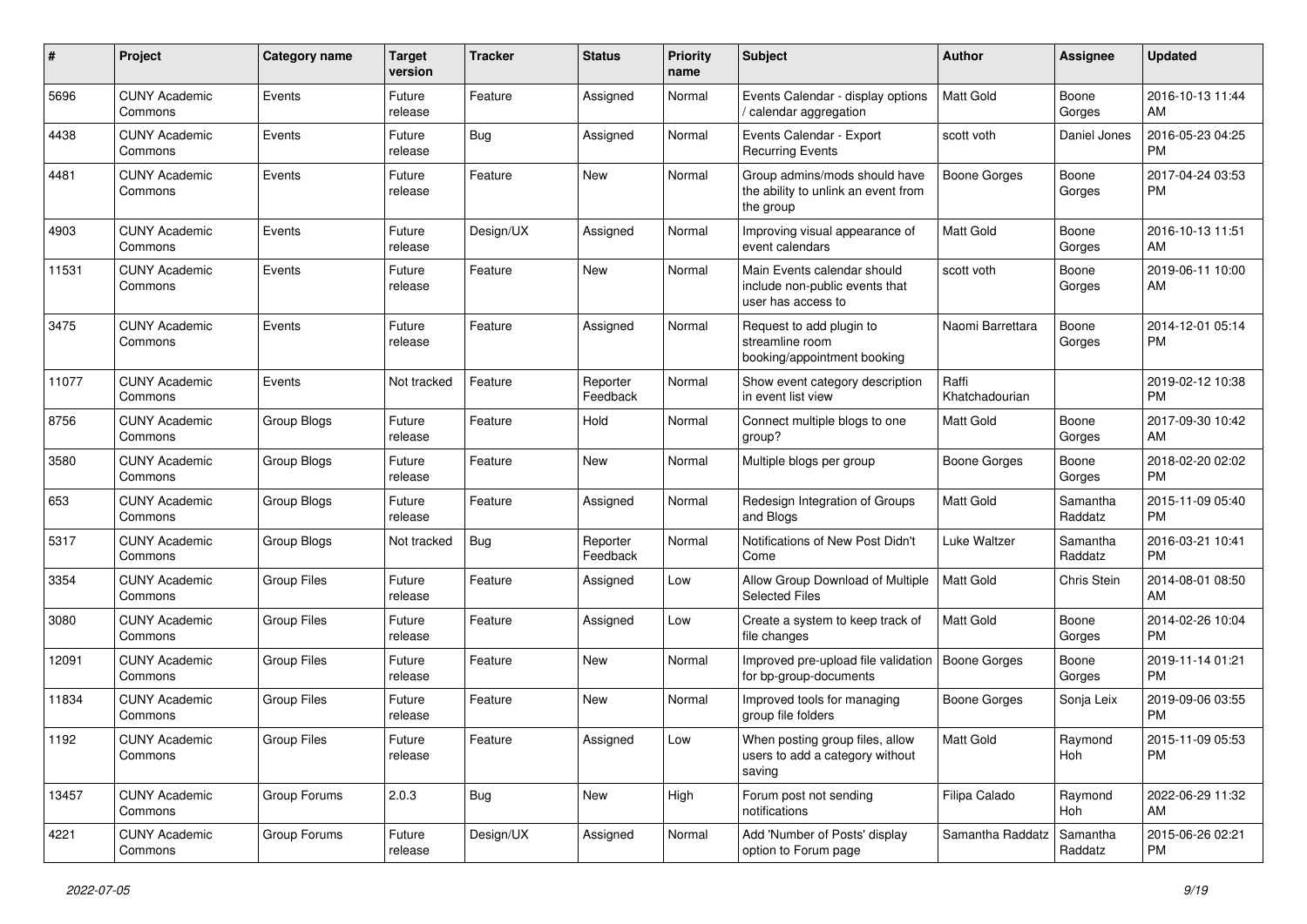| $\pmb{\#}$ | <b>Project</b>                  | <b>Category name</b> | <b>Target</b><br>version | <b>Tracker</b> | <b>Status</b>        | Priority<br>name | <b>Subject</b>                                                                             | <b>Author</b>    | Assignee            | <b>Updated</b>                |
|------------|---------------------------------|----------------------|--------------------------|----------------|----------------------|------------------|--------------------------------------------------------------------------------------------|------------------|---------------------|-------------------------------|
| 9835       | <b>CUNY Academic</b><br>Commons | Group Forums         | Future<br>release        | <b>Bug</b>     | Assigned             | Normal           | add a "like" function?                                                                     | Marilyn Weber    | <b>Erik Trainer</b> | 2018-06-05 01:49<br><b>PM</b> |
| 3193       | <b>CUNY Academic</b><br>Commons | Group Forums         | Future<br>release        | Feature        | Assigned             | Normal           | bbPress 2.x dynamic roles and<br><b>RBE</b>                                                | Boone Gorges     | Boone<br>Gorges     | 2014-09-30 01:30<br><b>PM</b> |
| 6392       | <b>CUNY Academic</b><br>Commons | Group Forums         | Future<br>release        | Design/UX      | Assigned             | Low              | Composition/Preview Panes in<br>Forum Posts                                                | Luke Waltzer     | Paige Dupont        | 2016-10-21 04:26<br><b>PM</b> |
| 3192       | <b>CUNY Academic</b><br>Commons | Group Forums         | Future<br>release        | Feature        | Assigned             | Normal           | Customizable forum views for<br>bbPress 2.x group forums                                   | Boone Gorges     | Raymond<br>Hoh      | 2015-11-09 12:47<br><b>PM</b> |
| 13199      | <b>CUNY Academic</b><br>Commons | Group Forums         | Future<br>release        | Feature        | <b>New</b>           | Normal           | Favoring Groups over bbPress<br>plugin                                                     | Colin McDonald   | Colin<br>McDonald   | 2021-11-19 12:28<br><b>PM</b> |
| 3059       | <b>CUNY Academic</b><br>Commons | Group Forums         | Future<br>release        | Design/UX      | New                  | Normal           | Forum Post Permissable Content<br><b>Explanatory Text</b>                                  | Chris Stein      | Chris Stein         | 2015-04-02 11:27<br>AM        |
| 13358      | <b>CUNY Academic</b><br>Commons | Group Forums         | Future<br>release        | Feature        | <b>New</b>           | Normal           | Improved UI for group forum<br>threading settings                                          | Boone Gorges     | Raymond<br>Hoh      | 2021-11-19 12:27<br><b>PM</b> |
| 5268       | <b>CUNY Academic</b><br>Commons | Group Forums         | Future<br>release        | Bug            | Assigned             | Normal           | Long-time to post to multiple<br>groups                                                    | Luke Waltzer     | Daniel Jones        | 2016-09-07 06:31<br><b>PM</b> |
| 585        | <b>CUNY Academic</b><br>Commons | Group Forums         | Future<br>release        | Feature        | Assigned             | Normal           | Merge Forum Topics                                                                         | Sarah Morgano    | Boone<br>Gorges     | 2011-07-06 04:11<br><b>PM</b> |
| 10659      | <b>CUNY Academic</b><br>Commons | Group Forums         | Future<br>release        | Feature        | Assigned             | Normal           | Post to multiple groups via email                                                          | <b>Matt Gold</b> | Raymond<br>Hoh      | 2018-11-15 12:54<br>AM        |
| 13328      | <b>CUNY Academic</b><br>Commons | Group Forums         | Not tracked              | Bug            | Reporter<br>Feedback | Normal           | cross-posting in two related<br>groups                                                     | Marilyn Weber    | Raymond<br>Hoh      | 2020-09-15 10:39<br><b>PM</b> |
| 7928       | <b>CUNY Academic</b><br>Commons | Group Forums         | Not tracked              | <b>Bug</b>     | New                  | Normal           | Duplicate Forum post                                                                       | Luke Waltzer     | Raymond<br>Hoh      | 2017-04-11 09:27<br><b>PM</b> |
| 3419       | <b>CUNY Academic</b><br>Commons | Group Invitations    | 1.6.14                   | Bug            | Testing<br>Required  | Normal           | Neatening the display of<br>messages on group requests                                     | <b>Matt Gold</b> | Boone<br>Gorges     | 2014-09-01 09:29<br><b>PM</b> |
| 3308       | <b>CUNY Academic</b><br>Commons | Group Invitations    | Future<br>release        | Feature        | Assigned             | Normal           | Allow members to rescind group<br>invitations                                              | <b>Matt Gold</b> | Boone<br>Gorges     | 2015-04-01 08:53<br><b>PM</b> |
| 1456       | <b>CUNY Academic</b><br>Commons | Group Invitations    | Future<br>release        | Feature        | Reporter<br>Feedback | Low              | Invite to Group Button from Profile<br>Field                                               | Matt Gold        | Samantha<br>Raddatz | 2015-11-09 05:59<br><b>PM</b> |
| 2610       | <b>CUNY Academic</b><br>Commons | Group Invitations    | Future<br>release        | Feature        | Assigned             | Low              | Request: Custom invitation<br>message to group invites                                     | local admin      | Boone<br>Gorges     | 2015-11-09 06:13<br><b>PM</b> |
| 14309      | <b>CUNY Academic</b><br>Commons | Group Library        | Future<br>release        | Feature        | <b>New</b>           | Normal           | Better handling of<br>bp_group_document file download<br>attempts when file is not present | Boone Gorges     | Boone<br>Gorges     | 2021-11-19 12:28<br><b>PM</b> |
| 13650      | <b>CUNY Academic</b><br>Commons | Group Library        | Future<br>release        | Feature        | New                  | Normal           | Forum Attachments in Group<br>Library                                                      | Laurie Hurson    |                     | 2021-11-19 12:30<br><b>PM</b> |
| 13370      | <b>CUNY Academic</b><br>Commons | Group Library        | Future<br>release        | Feature        | <b>New</b>           | Normal           | Library bulk deletion and folder<br>editing                                                | Colin McDonald   | Boone<br>Gorges     | 2020-10-13 10:41<br>AM        |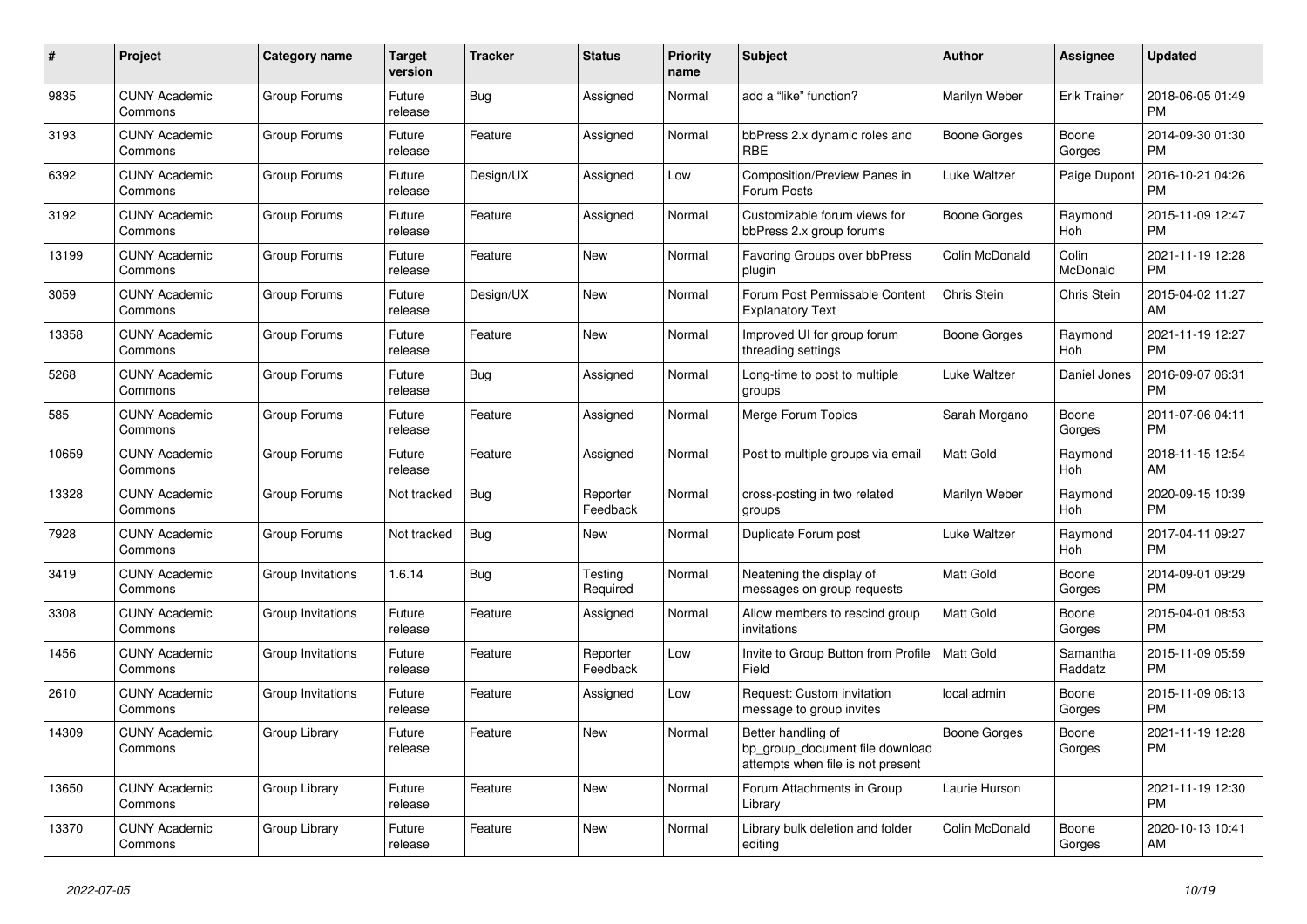| #     | Project                         | <b>Category name</b>           | Target<br>version | <b>Tracker</b> | <b>Status</b>        | <b>Priority</b><br>name | <b>Subject</b>                                                              | Author            | <b>Assignee</b>     | <b>Updated</b>                |
|-------|---------------------------------|--------------------------------|-------------------|----------------|----------------------|-------------------------|-----------------------------------------------------------------------------|-------------------|---------------------|-------------------------------|
| 481   | <b>CUNY Academic</b><br>Commons | Groups (misc)                  | Future<br>release | Feature        | Assigned             | Normal                  | ability to archive inactive groups<br>and blogs                             | Michael Mandiberg | Samantha<br>Raddatz | 2015-11-09 05:56<br><b>PM</b> |
| 3458  | <b>CUNY Academic</b><br>Commons | Groups (misc)                  | Future<br>release | Feature        | Assigned             | Normal                  | Filter Members of Group by<br>Campus                                        | Michael Smith     | Samantha<br>Raddatz | 2014-09-26 08:32<br><b>PM</b> |
| 1544  | <b>CUNY Academic</b><br>Commons | Groups (misc)                  | Future<br>release | Feature        | Reporter<br>Feedback | Normal                  | Group Filtering and Sorting                                                 | <b>Matt Gold</b>  | Chris Stein         | 2019-03-01 02:25<br><b>PM</b> |
| 7115  | <b>CUNY Academic</b><br>Commons | Groups (misc)                  | Future<br>release | Feature        | Reporter<br>Feedback | Normal                  | make licensing info clear during<br>group creation                          | <b>Matt Gold</b>  | Raymond<br>Hoh      | 2020-12-08 11:32<br>AM        |
| 12446 | <b>CUNY Academic</b><br>Commons | Groups (misc)                  | Future<br>release | Feature        | Reporter<br>Feedback | Normal                  | Toggle default site to group forum<br>posting                               | Laurie Hurson     | Laurie Hurson       | 2020-03-10 11:57<br>AM        |
| 9015  | <b>CUNY Academic</b><br>Commons | Groups (misc)                  | Not tracked       | Outreach       | Assigned             | Normal                  | Email group admins the email<br>addresses of their groups                   | Matt Gold         | Matt Gold           | 2018-01-02 09:54<br>AM        |
| 11883 | <b>CUNY Academic</b><br>Commons | Help/Codex                     | Not tracked       | Support        | <b>New</b>           | Normal                  | Need Embedding Help Page<br>Update (Tableau)                                | Anthony Wheeler   | scott voth          | 2019-09-24 08:49<br>AM        |
| 12392 | <b>CUNY Academic</b><br>Commons | Help/Codex                     | Not tracked       | Documentation  | <b>New</b>           | Normal                  | <b>Updates to Common Commons</b><br>Questions on Help Page                  | scott voth        | Margaret<br>Galvan  | 2020-02-11 10:53<br>AM        |
| 4980  | <b>CUNY Academic</b><br>Commons | Home Page                      | Future<br>release | Feature        | Assigned             | Normal                  | CAC Featured Content -- Adding<br>Randomization                             | Matt Gold         | Boone<br>Gorges     | 2016-12-12 03:01<br><b>PM</b> |
| 1983  | <b>CUNY Academic</b><br>Commons | Home Page                      | Future<br>release | Feature        | Assigned             | Low                     | Media Library integration with<br><b>Featured Content plugin</b>            | Boone Gorges      | Dominic<br>Giglio   | 2014-03-17 10:34<br>AM        |
| 1888  | <b>CUNY Academic</b><br>Commons | Home Page                      | Future<br>release | Feature        | Assigned             | Normal                  | Refactor BP MPO Activity Filter to<br>support proper pagination             | Sarah Morgano     | Boone<br>Gorges     | 2014-05-01 07:11<br><b>PM</b> |
| 6995  | <b>CUNY Academic</b><br>Commons | Home Page                      | Not tracked       | <b>Bug</b>     | Assigned             | Normal                  | member filter on homepage not<br>working                                    | Matt Gold         | Raymond<br>Hoh      | 2016-12-11 09:46<br><b>PM</b> |
| 10580 | <b>CUNY Academic</b><br>Commons | Information<br>Architecture    | Future<br>release | Design/UX      | New                  | Normal                  | Primary nav item review                                                     | Boone Gorges      | Sara Cannon         | 2022-06-28 01:29<br><b>PM</b> |
| 13891 | <b>CUNY Academic</b><br>Commons | Internal Tools and<br>Workflow | 2.1.0             | Feature        | <b>New</b>           | Normal                  | Migrate automated linting to<br>GitHub Actions                              | Boone Gorges      | Jeremy Felt         | 2022-06-29 11:13<br>AM        |
| 15194 | <b>CUNY Academic</b><br>Commons | Internal Tools and<br>Workflow | 2.1.0             | Feature        | <b>New</b>           | Normal                  | PHPCS sniff for un-restored<br>switch_to_blog() calls                       | Boone Gorges      | Jeremy Felt         | 2022-05-26 10:45<br>AM        |
| 3230  | <b>CUNY Academic</b><br>Commons | Internal Tools and<br>Workflow | Not tracked       | Feature        | Assigned             | High                    | Scripts for quicker<br>provisioning/updating of<br>development environments | Boone Gorges      | Boone<br>Gorges     | 2016-01-26 04:54<br><b>PM</b> |
| 5234  | <b>CUNY Academic</b><br>Commons | Membership                     | Future<br>release | Feature        | Assigned             | Normal                  | Write Unconfirmed patch for WP                                              | Boone Gorges      | Boone<br>Gorges     | 2016-10-24 11:18<br>AM        |
| 12382 | <b>CUNY Academic</b><br>Commons | Membership                     | Not tracked       | Support        | New                  | Normal                  | Email request change                                                        | Marilyn Weber     | Marilyn<br>Weber    | 2020-02-06 12:56<br><b>PM</b> |
| 3330  | <b>CUNY Academic</b><br>Commons | My Commons                     | Future<br>release | Feature        | Assigned             | Normal                  | "Commons Information" tool                                                  | Boone Gorges      | Chris Stein         | 2014-09-22 08:46<br><b>PM</b> |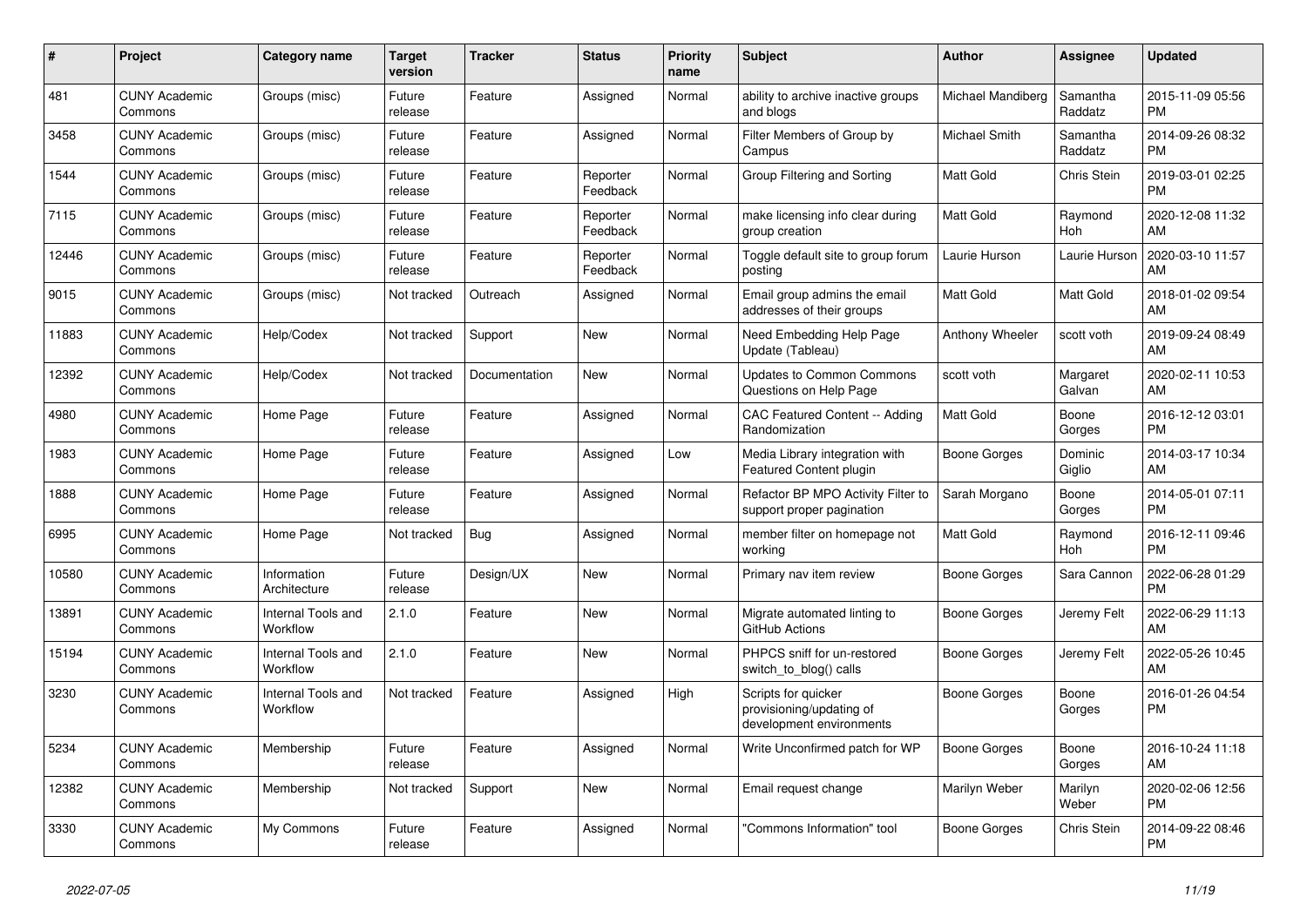| #     | Project                         | <b>Category name</b>    | <b>Target</b><br>version | <b>Tracker</b> | <b>Status</b>        | Priority<br>name | <b>Subject</b>                                                                             | Author                  | <b>Assignee</b>     | <b>Updated</b>                |
|-------|---------------------------------|-------------------------|--------------------------|----------------|----------------------|------------------|--------------------------------------------------------------------------------------------|-------------------------|---------------------|-------------------------------|
| 3536  | <b>CUNY Academic</b><br>Commons | My Commons              | Future<br>release        | Feature        | Assigned             | Normal           | Infinite Scroll on My Commons<br>page                                                      | <b>Matt Gold</b>        | Raymond<br>Hoh      | 2015-04-13 04:42<br><b>PM</b> |
| 3517  | <b>CUNY Academic</b><br>Commons | My Commons              | Future<br>release        | Feature        | Assigned             | Normal           | Mute/Unmute My Commons<br>updates                                                          | Matt Gold               | Raymond<br>Hoh      | 2015-11-09 01:19<br><b>PM</b> |
| 4535  | <b>CUNY Academic</b><br>Commons | My Commons              | Future<br>release        | Bug            | New                  | Low              | My Commons filter issue                                                                    | scott voth              | Raymond<br>Hoh      | 2015-09-01 11:17<br>AM        |
| 3577  | <b>CUNY Academic</b><br>Commons | My Commons              | Future<br>release        | Design/UX      | Assigned             | Normal           | Replies to items in My Commons                                                             | <b>Matt Gold</b>        | Raymond<br>Hoh      | 2015-04-09 05:19<br><b>PM</b> |
| 3565  | <b>CUNY Academic</b><br>Commons | My Commons              | Not tracked              | Documentation  | <b>New</b>           | Normal           | Load Newest inconsistencies                                                                | Chris Stein             | scott voth          | 2015-11-09 01:16<br><b>PM</b> |
| 9895  | <b>CUNY Academic</b><br>Commons | Onboarding              | Future<br>release        | Feature        | Assigned             | Normal           | Add "Accept Invitation"<br>link/button/function to Group<br>and/or Site invitation emails? | Luke Waltzer            | Boone<br>Gorges     | 2018-06-07 12:42<br><b>PM</b> |
| 9028  | <b>CUNY Academic</b><br>Commons | Onboarding              | Future<br>release        | Feature        | Assigned             | Normal           | suggest groups to new members<br>during the registration process                           | Matt Gold               | Chris Stein         | 2018-10-24 12:34<br><b>PM</b> |
| 8440  | <b>CUNY Academic</b><br>Commons | Onboarding              | Not tracked              | Bug            | New                  | Normal           | Create Test Email Accounts for<br><b>Onboarding Project</b>                                | Stephen Real            | <b>Stephen Real</b> | 2017-08-01 09:49<br><b>PM</b> |
| 5955  | <b>CUNY Academic</b><br>Commons | Outreach                | Future<br>release        | Feature        | Assigned             | Normal           | Create auto-newsletter for<br>commons members                                              | Matt Gold               | Luke Waltzer        | 2016-08-30 10:34<br>AM        |
| 14908 | <b>CUNY Academic</b><br>Commons | Performance             |                          | Bug            | New                  | Normal           | Stale object cache on cdev                                                                 | Raymond Hoh             | Boone<br>Gorges     | 2021-12-07 09:45<br>AM        |
| 10794 | <b>CUNY Academic</b><br>Commons | Performance             | Not tracked              | Bug            | New                  | Normal           | Memcached connection<br>occasionally breaks                                                | Boone Gorges            | Boone<br>Gorges     | 2018-12-06 03:30<br><b>PM</b> |
| 15242 | <b>CUNY Academic</b><br>Commons | Performance             | Not tracked              | Bug            | Reporter<br>Feedback | Normal           | Slugist site                                                                               | Raffi<br>Khatchadourian | Boone<br>Gorges     | 2022-02-07 11:14<br>AM        |
| 14787 | <b>CUNY Academic</b><br>Commons | Plugin Packages         | Future<br>release        | Feature        | <b>New</b>           | Normal           | Creating a "Design" plugin<br>package                                                      | Laurie Hurson           | scott voth          | 2022-04-27 04:56<br><b>PM</b> |
| 11496 | <b>CUNY Academic</b><br>Commons | <b>Public Portfolio</b> | 1.15.2                   | Support        | New                  | Normal           | Replace Twitter Icon on Member<br>Portfolio page                                           | scott voth              | Boone<br>Gorges     | 2019-06-06 01:03<br><b>PM</b> |
| 5827  | <b>CUNY Academic</b><br>Commons | Public Portfolio        | Future<br>release        | <b>Bug</b>     | Assigned             | Normal           | Academic Interests square bracket<br>links not working                                     | scott voth              | Chris Stein         | 2016-08-11 11:59<br><b>PM</b> |
| 3220  | <b>CUNY Academic</b><br>Commons | <b>Public Portfolio</b> | Future<br>release        | Feature        | Assigned             | Normal           | Add indent/outdent option to<br>Formatting Buttons on Profile<br>Page                      | <b>Matt Gold</b>        | Boone<br>Gorges     | 2014-05-21 10:39<br><b>PM</b> |
| 3042  | <b>CUNY Academic</b><br>Commons | <b>Public Portfolio</b> | Future<br>release        | Feature        | Assigned             | Normal           | Browsing member interests                                                                  | Matt Gold               | Boone<br>Gorges     | 2015-03-21 09:04<br>PM.       |
| 14184 | <b>CUNY Academic</b><br>Commons | Public Portfolio        | Future<br>release        | Feature        | New                  | Normal           | Centralized mechanism for storing<br>Campus affiliations                                   | <b>Boone Gorges</b>     | Boone<br>Gorges     | 2022-01-04 11:35<br>AM        |
| 4404  | <b>CUNY Academic</b><br>Commons | Public Portfolio        | Future<br>release        | Design/UX      | Assigned             | Normal           | Change color of permissions info<br>on portfolio editing interface                         | Matt Gold               | Samantha<br>Raddatz | 2015-08-11 05:28<br><b>PM</b> |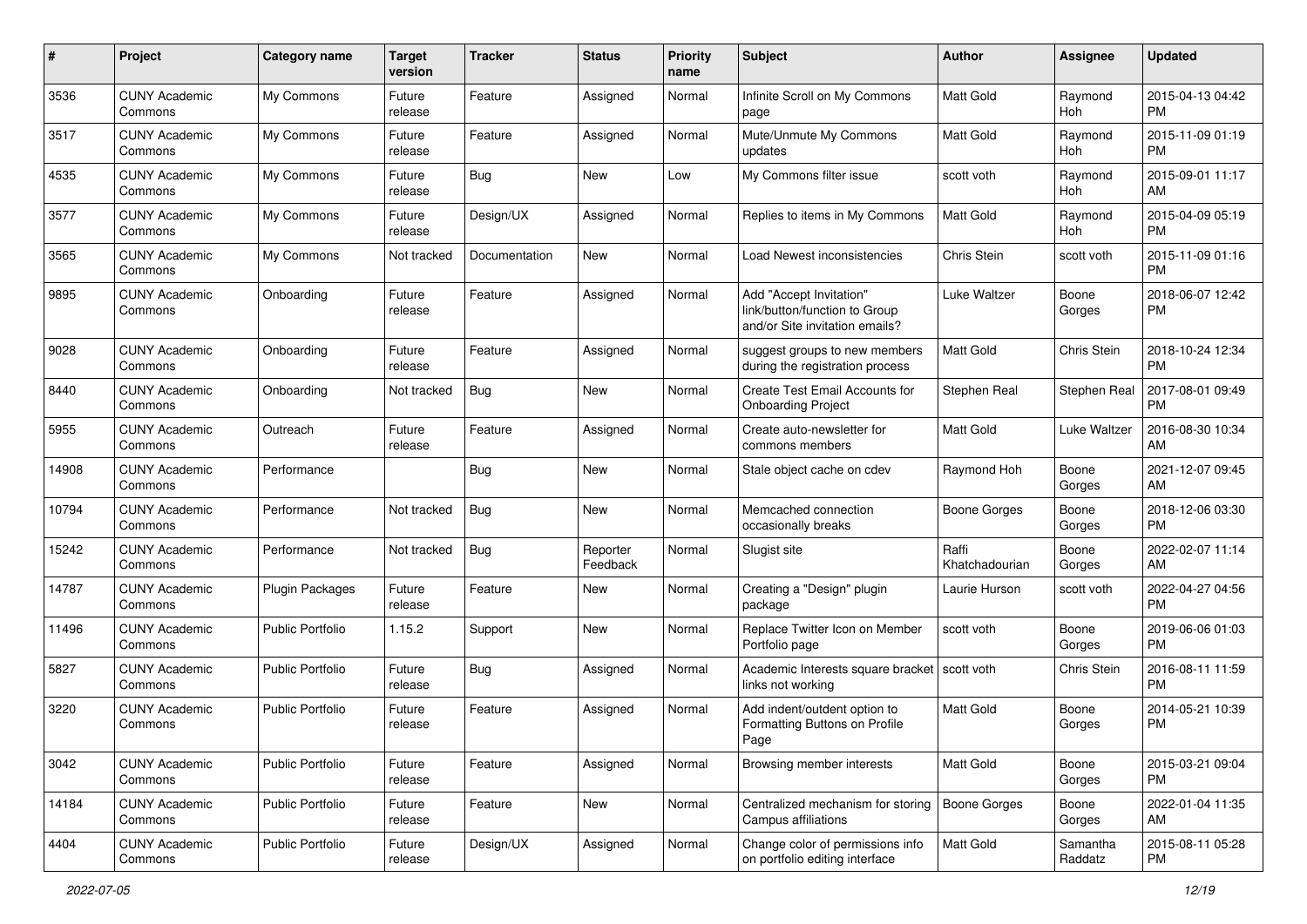| #     | <b>Project</b>                  | Category name           | Target<br>version | <b>Tracker</b> | <b>Status</b>        | <b>Priority</b><br>name | <b>Subject</b>                                                                 | <b>Author</b>    | Assignee            | <b>Updated</b>                |
|-------|---------------------------------|-------------------------|-------------------|----------------|----------------------|-------------------------|--------------------------------------------------------------------------------|------------------|---------------------|-------------------------------|
| 2753  | <b>CUNY Academic</b><br>Commons | <b>Public Portfolio</b> | Future<br>release | Feature        | New                  | Normal                  | Create actual actual tagification in<br>academic interests and other<br>fields | Micki Kaufman    | Boone<br>Gorges     | 2015-01-05 08:52<br><b>PM</b> |
| 4253  | <b>CUNY Academic</b><br>Commons | <b>Public Portfolio</b> | Future<br>release | Design/UX      | New                  | Normal                  | Encourage users to add portfolio<br>content                                    | Samantha Raddatz | Samantha<br>Raddatz | 2015-07-07 11:32<br>AM        |
| 2013  | <b>CUNY Academic</b><br>Commons | <b>Public Portfolio</b> | Future<br>release | Feature        | Assigned             | Low                     | Have Profile Privacy Options show<br>up only for filled-in fields              | Matt Gold        | Boone<br>Gorges     | 2015-11-09 06:09<br><b>PM</b> |
| 3048  | <b>CUNY Academic</b><br>Commons | <b>Public Portfolio</b> | Future<br>release | Feature        | New                  | Low                     | Images for rich text profile fields                                            | Boone Gorges     | Boone<br>Gorges     | 2014-02-19 12:56<br><b>PM</b> |
| 2832  | <b>CUNY Academic</b><br>Commons | <b>Public Portfolio</b> | Future<br>release | Feature        | Assigned             | Normal                  | Improve interface for (not)<br>auto-linking profile fields                     | Boone Gorges     | Chris Stein         | 2015-01-05 08:52<br><b>PM</b> |
| 3770  | <b>CUNY Academic</b><br>Commons | <b>Public Portfolio</b> | Future<br>release | Feature        | Assigned             | Normal                  | Improve Layout/Formatting of<br>Positions Area on Public Portfolios            | <b>Matt Gold</b> | <b>Chris Stein</b>  | 2015-04-01 09:17<br><b>PM</b> |
| 3768  | <b>CUNY Academic</b><br>Commons | <b>Public Portfolio</b> | Future<br>release | Feature        | Assigned             | Normal                  | Institutions/Past positions on<br>public portfolios                            | Matt Gold        | Boone<br>Gorges     | 2018-04-23 10:44<br>AM        |
| 10354 | <b>CUNY Academic</b><br>Commons | <b>Public Portfolio</b> | Future<br>release | Feature        | New                  | Normal                  | Opt out of Having a Profile Page                                               | scott voth       | Chris Stein         | 2020-05-12 10:43<br><b>AM</b> |
| 4622  | <b>CUNY Academic</b><br>Commons | <b>Public Portfolio</b> | Future<br>release | Design/UX      | <b>New</b>           | Normal                  | <b>Profile Visibility Settings</b>                                             | Samantha Raddatz | Samantha<br>Raddatz | 2015-09-21 12:18<br><b>PM</b> |
| 2881  | <b>CUNY Academic</b><br>Commons | <b>Public Portfolio</b> | Future<br>release | Feature        | Assigned             | Normal                  | Redesign the UX for Profiles                                                   | Chris Stein      | Chris Stein         | 2016-10-13 12:45<br><b>PM</b> |
| 3509  | <b>CUNY Academic</b><br>Commons | Publicity               | 1.7               | Publicity      | New                  | Normal                  | Create 1.7 digital signage imagery                                             | Micki Kaufman    | Marilyn<br>Weber    | 2014-10-01 12:40<br><b>PM</b> |
| 3510  | <b>CUNY Academic</b><br>Commons | Publicity               | 1.7               | Publicity      | Assigned             | Normal                  | Post on the News Blog re: 'My<br>Commons'                                      | Micki Kaufman    | Sarah<br>Morgano    | 2014-10-15 11:18<br>AM.       |
| 3506  | <b>CUNY Academic</b><br>Commons | Publicity               | 1.7               | Publicity      | <b>New</b>           | Normal                  | Prepare 1.7 email messaging                                                    | Micki Kaufman    | Micki<br>Kaufman    | 2014-10-01 12:36<br><b>PM</b> |
| 3511  | <b>CUNY Academic</b><br>Commons | Publicity               | 1.7               | Publicity      | Assigned             | Normal                  | Social media for 1.7                                                           | Micki Kaufman    | Sarah<br>Morgano    | 2014-10-14 03:32<br><b>PM</b> |
| 6014  | <b>CUNY Academic</b><br>Commons | Publicity               | Future<br>release | Publicity      | Reporter<br>Feedback | Normal                  | Google search listing                                                          | <b>Matt Gold</b> | Boone<br>Gorges     | 2016-09-21 03:48<br>PM.       |
| 9643  | <b>CUNY Academic</b><br>Commons | Publicity               | Not tracked       | Feature        | <b>New</b>           | Normal                  | Create a page on the Commons<br>for logos etc.                                 | Stephen Real     | Stephen Real        | 2018-04-24 10:53<br>AM        |
| 6115  | <b>CUNY Academic</b><br>Commons | Publicity               | Not tracked       | Feature        | Assigned             | Normal                  | create digital signage for GC                                                  | <b>Matt Gold</b> | scott voth          | 2016-10-11 10:09<br><b>PM</b> |
| 12247 | <b>CUNY Academic</b><br>Commons | Publicity               | Not tracked       | Support        | New                  | Normal                  | <b>Screenshot of First Commons</b><br>Homepage                                 | scott voth       | scott voth          | 2020-01-14 12:08<br><b>PM</b> |
| 11945 | <b>CUNY Academic</b><br>Commons | Reckoning               | Future<br>release | Feature        | Reporter<br>Feedback | Normal                  | Add Comments bubble to<br>Reckoning views                                      | Boone Gorges     | Boone<br>Gorges     | 2019-11-12 05:14<br><b>PM</b> |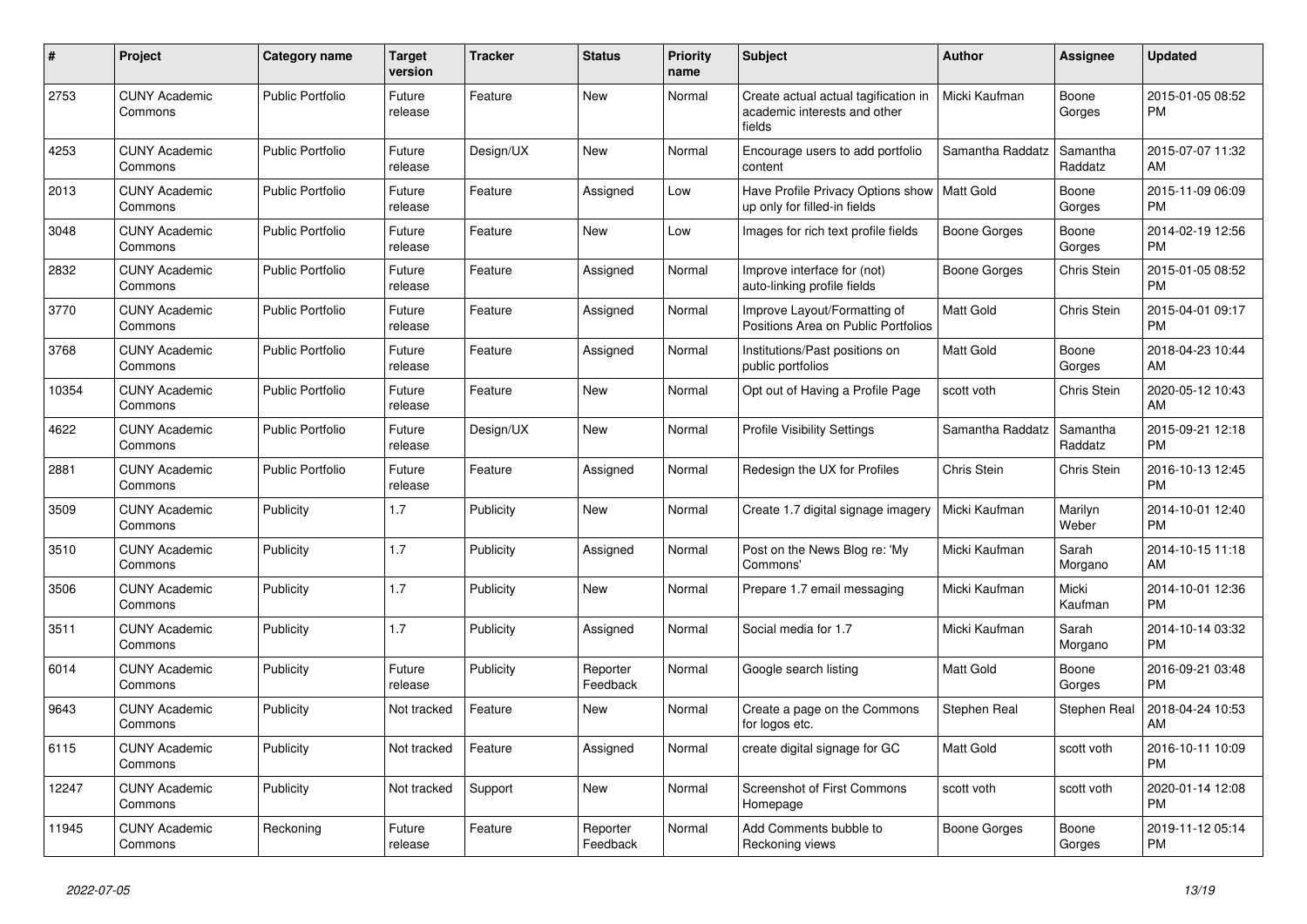| $\#$  | Project                         | <b>Category name</b>     | Target<br>version | <b>Tracker</b> | <b>Status</b>        | Priority<br>name | <b>Subject</b>                                                           | <b>Author</b>           | <b>Assignee</b>       | <b>Updated</b>                |
|-------|---------------------------------|--------------------------|-------------------|----------------|----------------------|------------------|--------------------------------------------------------------------------|-------------------------|-----------------------|-------------------------------|
| 940   | <b>CUNY Academic</b><br>Commons | Redmine                  | Future<br>release | Feature        | Assigned             | Low              | Communication with users after<br>releases                               | <b>Matt Gold</b>        | Dominic<br>Giglio     | 2012-09-09 04:36<br><b>PM</b> |
| 3615  | <b>CUNY Academic</b><br>Commons | Redmine                  | Not tracked       | Feature        | <b>New</b>           | Low              | Create Redmine issues via email                                          | Dominic Giglio          | Boone<br>Gorges       | 2017-11-16 11:36<br>AM        |
| 11860 | <b>CUNY Academic</b><br>Commons | Registration             | Future<br>release | Feature        | <b>New</b>           | Normal           | <b>Ensure Students Are Aware They</b><br>Can Use Aliases At Registration | scott voth              |                       | 2019-09-24 08:46<br>AM        |
| 308   | <b>CUNY Academic</b><br>Commons | Registration             | Future<br>release | Feature        | <b>New</b>           | Normal           | Group recommendations for<br>signup process                              | Boone Gorges            | Samantha<br>Raddatz   | 2015-11-09 05:07<br><b>PM</b> |
| 370   | <b>CUNY Academic</b><br>Commons | Registration             | Future<br>release | Feature        | Assigned             | High             | <b>Guest Accounts</b>                                                    | Matt Gold               | Matt Gold             | 2015-04-09 09:33<br><b>PM</b> |
| 5225  | <b>CUNY Academic</b><br>Commons | Registration             | Future<br>release | Feature        | Assigned             | Normal           | On-boarding Issues                                                       | Luke Waltzer            | Samantha<br>Raddatz   | 2016-02-12 02:58<br><b>PM</b> |
| 10273 | <b>CUNY Academic</b><br>Commons | Registration             | Not tracked       | Support        | Reporter<br>Feedback | Normal           | users combining CF and campus<br>address                                 | Marilyn Weber           |                       | 2019-09-18 10:58<br>AM        |
| 16177 | <b>CUNY Academic</b><br>Commons | Reply By Email           |                   | Bug            | New                  | Normal           | Switch to Inbound mode for RBE                                           | Raymond Hoh             | Raymond<br><b>Hoh</b> | 2022-05-30 04:32<br><b>PM</b> |
| 6671  | <b>CUNY Academic</b><br>Commons | Reply By Email           | Not tracked       | <b>Bug</b>     | Assigned             | Normal           | "Post too often" RBE error<br>message                                    | Matt Gold               | Raymond<br>Hoh        | 2016-11-11 09:55<br>AM        |
| 13430 | <b>CUNY Academic</b><br>Commons | Reply By Email           | Not tracked       | Bug            | <b>New</b>           | Normal           | Delay in RBE                                                             | Luke Waltzer            | Raymond<br>Hoh        | 2020-10-13 11:16<br>AM        |
| 8976  | <b>CUNY Academic</b><br>Commons | Reply By Email           | Not tracked       | Feature        | Assigned             | Normal           | Package RBE new topics posting?                                          | <b>Matt Gold</b>        | Raymond<br>Hoh        | 2017-12-04 02:34<br><b>PM</b> |
| 8991  | <b>CUNY Academic</b><br>Commons | Reply By Email           | Not tracked       | <b>Bug</b>     | Hold                 | Normal           | RBE duplicate email message<br>issue                                     | Matt Gold               | Raymond<br>Hoh        | 2018-02-18 08:53<br><b>PM</b> |
| 3369  | <b>CUNY Academic</b><br>Commons | Reply By Email           | Not tracked       | Outreach       | Hold                 | Normal           | Release reply by email to WP<br>plugin directory                         | Matt Gold               | Raymond<br>Hoh        | 2016-03-01 12:46<br><b>PM</b> |
| 3002  | <b>CUNY Academic</b><br>Commons | Search                   | Future<br>release | Feature        | Assigned             | Normal           | Overhaul CAC search by using<br>external search appliance                | Boone Gorges            | Boone<br>Gorges       | 2020-07-15 03:05<br><b>PM</b> |
| 3662  | <b>CUNY Academic</b><br>Commons | <b>SEO</b>               | Future<br>release | Feature        | Assigned             | Normal           | Duplicate Content/SEO/Google<br>issues                                   | Matt Gold               | Raymond<br>Hoh        | 2015-04-13 04:37<br><b>PM</b> |
| 9729  | <b>CUNY Academic</b><br>Commons | <b>SEO</b>               | Not tracked       | Support        | New                  | Normal           | 503 Errors showing on<br>newlaborforum.cuny.edu                          | Diane Krauthamer        | Raymond<br>Hoh        | 2018-05-22 04:48<br><b>PM</b> |
| 13048 | <b>CUNY Academic</b><br>Commons | Shortcodes and<br>embeds | Future<br>release | Feature        | New                  | Normal           | Jupyter Notebooks support                                                | Boone Gorges            |                       | 2020-07-14 11:46<br>AM        |
| 13331 | <b>CUNY Academic</b><br>Commons | Site cloning             | Future<br>release | Bug            | New                  | Normal           | Combine Site Template and Clone<br>operations                            | Boone Gorges            | Jeremy Felt           | 2021-11-19 12:39<br><b>PM</b> |
| 5182  | <b>CUNY Academic</b><br>Commons | Social Paper             | Future<br>release | Design/UX      | <b>New</b>           | Normal           | "Publishing" a private paper on<br>social paper?                         | Raffi<br>Khatchadourian | Boone<br>Gorges       | 2016-10-13 04:12<br><b>PM</b> |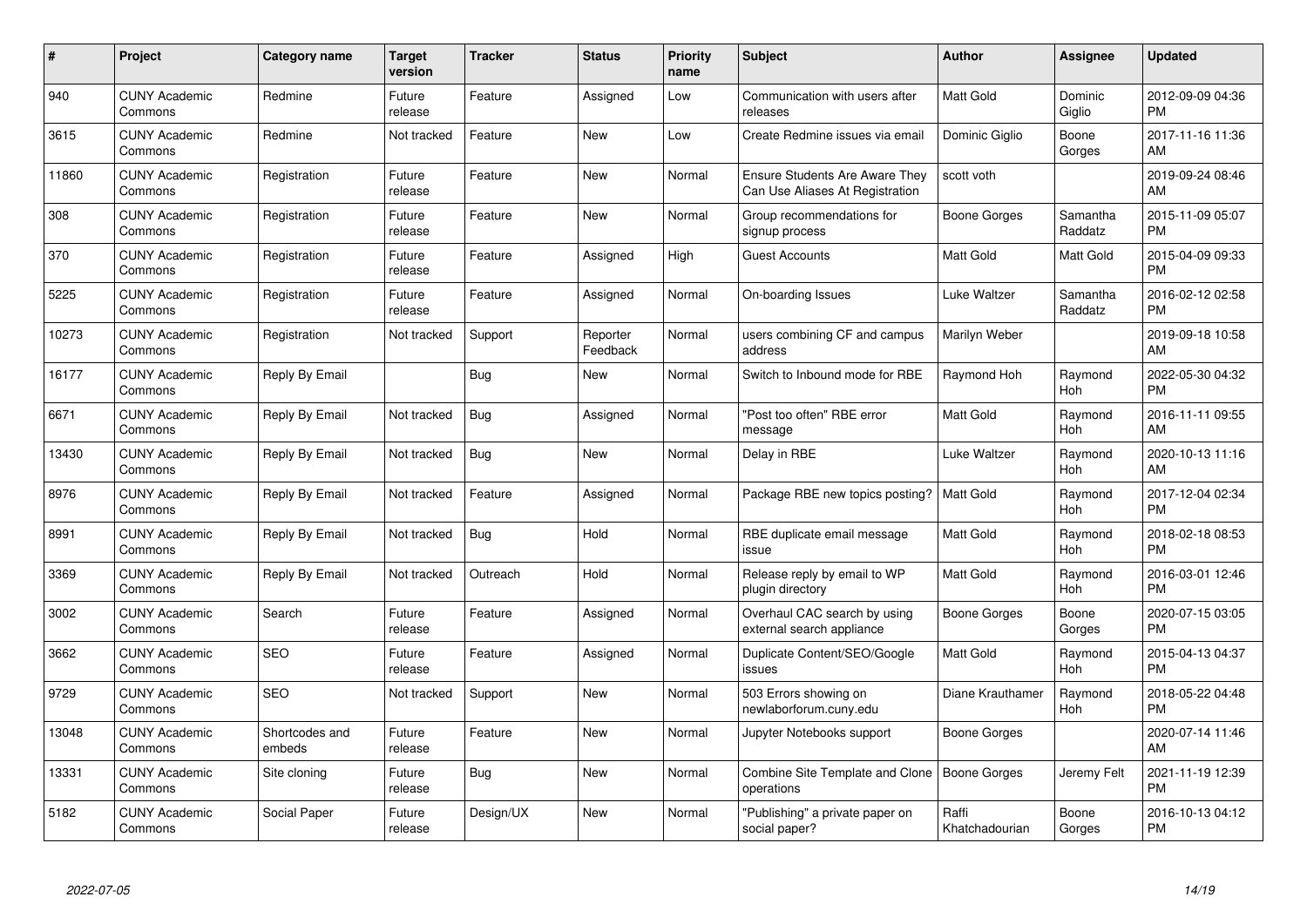| #     | Project                         | <b>Category name</b>    | <b>Target</b><br>version | <b>Tracker</b> | <b>Status</b>        | <b>Priority</b><br>name | Subject                                                                                                                                               | Author                  | <b>Assignee</b>     | <b>Updated</b>                |
|-------|---------------------------------|-------------------------|--------------------------|----------------|----------------------|-------------------------|-------------------------------------------------------------------------------------------------------------------------------------------------------|-------------------------|---------------------|-------------------------------|
| 5488  | <b>CUNY Academic</b><br>Commons | Social Paper            | Future<br>release        | Bug            | <b>New</b>           | Normal                  | Add a "last edited by" field to<br>Social Paper group directories                                                                                     | <b>Boone Gorges</b>     |                     | 2016-04-21 10:05<br><b>PM</b> |
| 5199  | <b>CUNY Academic</b><br>Commons | Social Paper            | Future<br>release        | Feature        | New                  | Normal                  | add tables to the SP editor                                                                                                                           | Marilyn Weber           |                     | 2016-10-24 11:27<br>AM        |
| 5489  | <b>CUNY Academic</b><br>Commons | Social Paper            | Future<br>release        | Feature        | <b>New</b>           | Normal                  | Asc/desc sorting for Social Paper<br>directories                                                                                                      | <b>Boone Gorges</b>     |                     | 2016-04-21 10:06<br><b>PM</b> |
| 5058  | <b>CUNY Academic</b><br>Commons | Social Paper            | Future<br>release        | Feature        | <b>New</b>           | Low                     | Can there be a clearer signal that<br>even when comments have<br>already been made you add<br>comments by clicking on the side?<br>(SP suggestion #5) | Marilyn Weber           | Samantha<br>Raddatz | 2016-02-11 10:24<br><b>PM</b> |
| 5183  | <b>CUNY Academic</b><br>Commons | Social Paper            | Future<br>release        | Design/UX      | New                  | Normal                  | Creating a new paper when<br>viewing an existing paper                                                                                                | Raffi<br>Khatchadourian | Samantha<br>Raddatz | 2016-02-02 12:09<br><b>PM</b> |
| 5397  | <b>CUNY Academic</b><br>Commons | Social Paper            | Future<br>release        | Feature        | New                  | Normal                  | frustrating to have to<br>enable/disable in SP                                                                                                        | Marilyn Weber           | Samantha<br>Raddatz | 2016-04-20 03:39<br><b>PM</b> |
| 5050  | <b>CUNY Academic</b><br>Commons | Social Paper            | Future<br>release        | Feature        | <b>New</b>           | Low                     | Making comments visible in SP<br>editing mode (SP suggestion #1)                                                                                      | Marilyn Weber           | Samantha<br>Raddatz | 2019-09-17 11:10<br><b>PM</b> |
| 5282  | <b>CUNY Academic</b><br>Commons | Social Paper            | Future<br>release        | Bug            | <b>New</b>           | Normal                  | Replying via email directs to paper<br>but not individual comment.                                                                                    | Marilyn Weber           | Raymond<br>Hoh      | 2016-03-02 01:48<br><b>PM</b> |
| 5053  | <b>CUNY Academic</b><br>Commons | Social Paper            | Future<br>release        | Feature        | New                  | Low                     | Scrollable menu to add readers<br>(SP suggestion #4)                                                                                                  | Marilyn Weber           | Samantha<br>Raddatz | 2016-04-21 05:21<br><b>PM</b> |
| 5052  | <b>CUNY Academic</b><br>Commons | Social Paper            | Future<br>release        | Feature        | <b>New</b>           | Low                     | Sentence by sentence or line by<br>line comments (SP suggestion #3)                                                                                   | Marilyn Weber           | Boone<br>Gorges     | 2016-02-11 10:24<br><b>PM</b> |
| 7981  | <b>CUNY Academic</b><br>Commons | Social Paper            | Future<br>release        | Bug            | <b>New</b>           | Normal                  | Social Paper comments should<br>not go to spam                                                                                                        | Luke Waltzer            | Boone<br>Gorges     | 2018-04-16 03:52<br><b>PM</b> |
| 5205  | <b>CUNY Academic</b><br>Commons | Social Paper            | Future<br>release        | Feature        | <b>New</b>           | Normal                  | Social Paper folders                                                                                                                                  | Marilyn Weber           |                     | 2016-02-11 10:24<br><b>PM</b> |
| 7663  | <b>CUNY Academic</b><br>Commons | Social Paper            | Future<br>release        | Bug            | New                  | Normal                  | Social Paper notifications not<br>formatted correctly on secondary<br>sites                                                                           | Boone Gorges            | Boone<br>Gorges     | 2018-04-16 03:52<br><b>PM</b> |
| 13975 | <b>CUNY Academic</b><br>Commons | Social Paper            | Not tracked              | Support        | Reporter<br>Feedback | Normal                  | can't approve comments on Social<br>Paper paper                                                                                                       | Marilyn Weber           |                     | 2021-02-12 09:33<br>AM        |
| 8898  | <b>CUNY Academic</b><br>Commons | Social Paper            | Not tracked              | Feature        | Assigned             | Normal                  | Usage data on docs and social<br>paper                                                                                                                | <b>Matt Gold</b>        | Matt Gold           | 2017-11-16 11:32<br>AM        |
| 6426  | <b>CUNY Academic</b><br>Commons | Spam/Spam<br>Prevention | Future<br>release        | Feature        | Assigned             | Normal                  | Force captcha on all comments?                                                                                                                        | <b>Matt Gold</b>        | <b>Tahir Butt</b>   | 2016-10-24 02:06<br><b>PM</b> |
| 8666  | <b>CUNY Academic</b><br>Commons | Teaching                | Not tracked              | Documentation  | Assigned             | Normal                  | Create Teaching on the Commons   Matt Gold<br>Resource Page                                                                                           |                         | Laurie Hurson       | 2019-09-23 03:16<br><b>PM</b> |
| 3090  | <b>CUNY Academic</b><br>Commons | Twitter page            | Future<br>release        | Feature        | Assigned             | Normal                  | Prevent Retweets from showing<br>up on Commons twitter page                                                                                           | Matt Gold               | <b>Tahir Butt</b>   | 2016-10-24 11:31<br>AM        |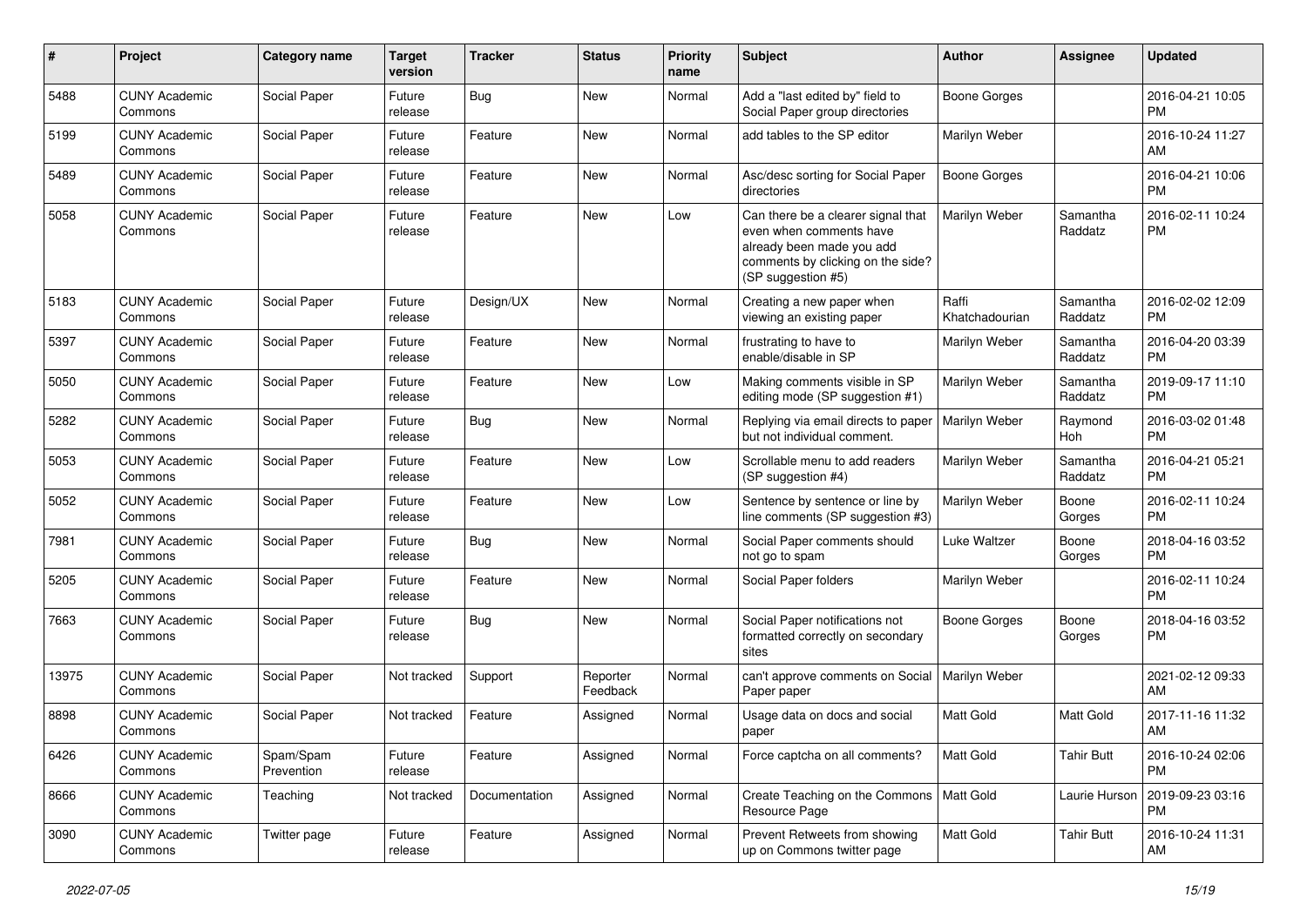| #     | <b>Project</b>                  | Category name          | Target<br>version | <b>Tracker</b> | <b>Status</b>        | <b>Priority</b><br>name | <b>Subject</b>                                                                                  | <b>Author</b>    | Assignee            | <b>Updated</b>                |
|-------|---------------------------------|------------------------|-------------------|----------------|----------------------|-------------------------|-------------------------------------------------------------------------------------------------|------------------|---------------------|-------------------------------|
| 4222  | <b>CUNY Academic</b><br>Commons | User Experience        | Future<br>release | Design/UX      | New                  | Normal                  | Add information to 'Delete<br>Account' page                                                     | Samantha Raddatz | scott voth          | 2015-06-26 11:35<br>AM        |
| 3473  | <b>CUNY Academic</b><br>Commons | <b>User Experience</b> | Future<br>release | Feature        | Assigned             | Normal                  | Commons profile: Add help info<br>about "Positions" replacing "title"                           | Keith Miyake     | Samantha<br>Raddatz | 2015-11-09 02:28<br><b>PM</b> |
| 5316  | <b>CUNY Academic</b><br>Commons | User Experience        | Future<br>release | Feature        | Assigned             | Normal                  | Prompt user email address<br>updates                                                            | Matt Gold        | Stephen Real        | 2016-12-21 03:30<br><b>PM</b> |
| 4661  | <b>CUNY Academic</b><br>Commons | User Experience        | Future<br>release | Bug            | Assigned             | Normal                  | <b>Simplify Events text</b>                                                                     | Matt Gold        | Samantha<br>Raddatz | 2015-10-02 09:06<br><b>PM</b> |
| 6298  | <b>CUNY Academic</b><br>Commons | User Experience        | Not tracked       | Design/UX      | Assigned             | Normal                  | Examine data from survey                                                                        | Matt Gold        | Margaret<br>Galvan  | 2016-10-14 12:16<br>PM.       |
| 8675  | <b>CUNY Academic</b><br>Commons | User Onboarding        | Future<br>release | Bug            | Reporter<br>Feedback | Low                     | Add new User search screen calls<br>for the input of email address but<br>doesn't work with one | Paul Hebert      | Boone<br>Gorges     | 2017-10-11 11:17<br>AM        |
| 9941  | <b>CUNY Academic</b><br>Commons | Wiki                   | Not tracked       | Support        | Assigned             | Normal                  | Wiki functionality                                                                              | Matt Gold        | Boone<br>Gorges     | 2018-06-26 10:57<br>AM        |
| 11449 | <b>CUNY Academic</b><br>Commons | WordPress - Media      | Not tracked       | Support        | Reporter<br>Feedback | Normal                  | Cloning Media Library for JITP<br>from Staging to Production Site                               | Patrick DeDauw   | Boone<br>Gorges     | 2019-05-13 12:00<br><b>PM</b> |
| 11386 | <b>CUNY Academic</b><br>Commons | WordPress - Media      | Not tracked       | Support        | Reporter<br>Feedback | Normal                  | disappearing images                                                                             | scott voth       | Boone<br>Gorges     | 2019-05-14 10:32<br>AM        |
| 14483 | <b>CUNY Academic</b><br>Commons | WordPress - Media      | Not tracked       | Bug            | Reporter<br>Feedback | Normal                  | <b>Wordpress PDF Embed Stopped</b><br>Working after JITP Media Clone                            | Patrick DeDauw   | Boone<br>Gorges     | 2021-05-20 01:51<br><b>PM</b> |
| 16255 | <b>CUNY Academic</b><br>Commons | WordPress (misc)       |                   | Bug            | New                  | Normal                  | Need to define 'MULTISITE'<br>constant in wp-config.php                                         | Raymond Hoh      |                     | 2022-06-19 09:31<br>AM        |
| 16245 | <b>CUNY Academic</b><br>Commons | WordPress (misc)       |                   | <b>Bug</b>     | Reporter<br>Feedback | Normal                  | Save Button missing on<br><b>WordPress Profile page</b>                                         | scott voth       | Raymond<br>Hoh      | 2022-06-16 03:09<br><b>PM</b> |
| 15767 | <b>CUNY Academic</b><br>Commons | WordPress (misc)       |                   | Support        | <b>New</b>           | Normal                  | Site loading slowly                                                                             | scott voth       | Boone<br>Gorges     | 2022-04-04 08:56<br><b>PM</b> |
| 13835 | <b>CUNY Academic</b><br>Commons | WordPress (misc)       | Future<br>release | Feature        | New                  | Normal                  | Allow OneSearch widget to have<br>'CUNY' as campus                                              | Boone Gorges     | Boone<br>Gorges     | 2021-11-19 12:39<br><b>PM</b> |
| 6332  | <b>CUNY Academic</b><br>Commons | WordPress (misc)       | Future<br>release | Feature        | New                  | Normal                  | Allow uploaded files to be marked<br>as private in an ad hoc way                                | Boone Gorges     |                     | 2016-10-17 11:41<br><b>PM</b> |
| 14113 | <b>CUNY Academic</b><br>Commons | WordPress (misc)       | Future<br>release | <b>Bug</b>     | Hold                 | Normal                  | Block Editor Not Working on this<br>page - Json error                                           | scott voth       | Boone<br>Gorges     | 2021-03-05 11:01<br>AM        |
| 2167  | <b>CUNY Academic</b><br>Commons | WordPress (misc)       | Future<br>release | Bug            | Assigned             | Normal                  | <b>CAC-Livestream Plugin Issues</b>                                                             | Michael Smith    | Dominic<br>Giglio   | 2015-01-02 03:06<br><b>PM</b> |
| 6755  | <b>CUNY Academic</b><br>Commons | WordPress (misc)       | Future<br>release | <b>Bug</b>     | New                  | Normal                  | Cannot Deactivate Plugin                                                                        | Laura Kane       |                     | 2016-11-16 01:12<br><b>PM</b> |
| 365   | <b>CUNY Academic</b><br>Commons | WordPress (misc)       | Future<br>release | Feature        | Assigned             | Normal                  | <b>Create Mouseover Tooltips</b><br>throughout Site                                             | Matt Gold        | Chris Stein         | 2015-11-09 06:18<br><b>PM</b> |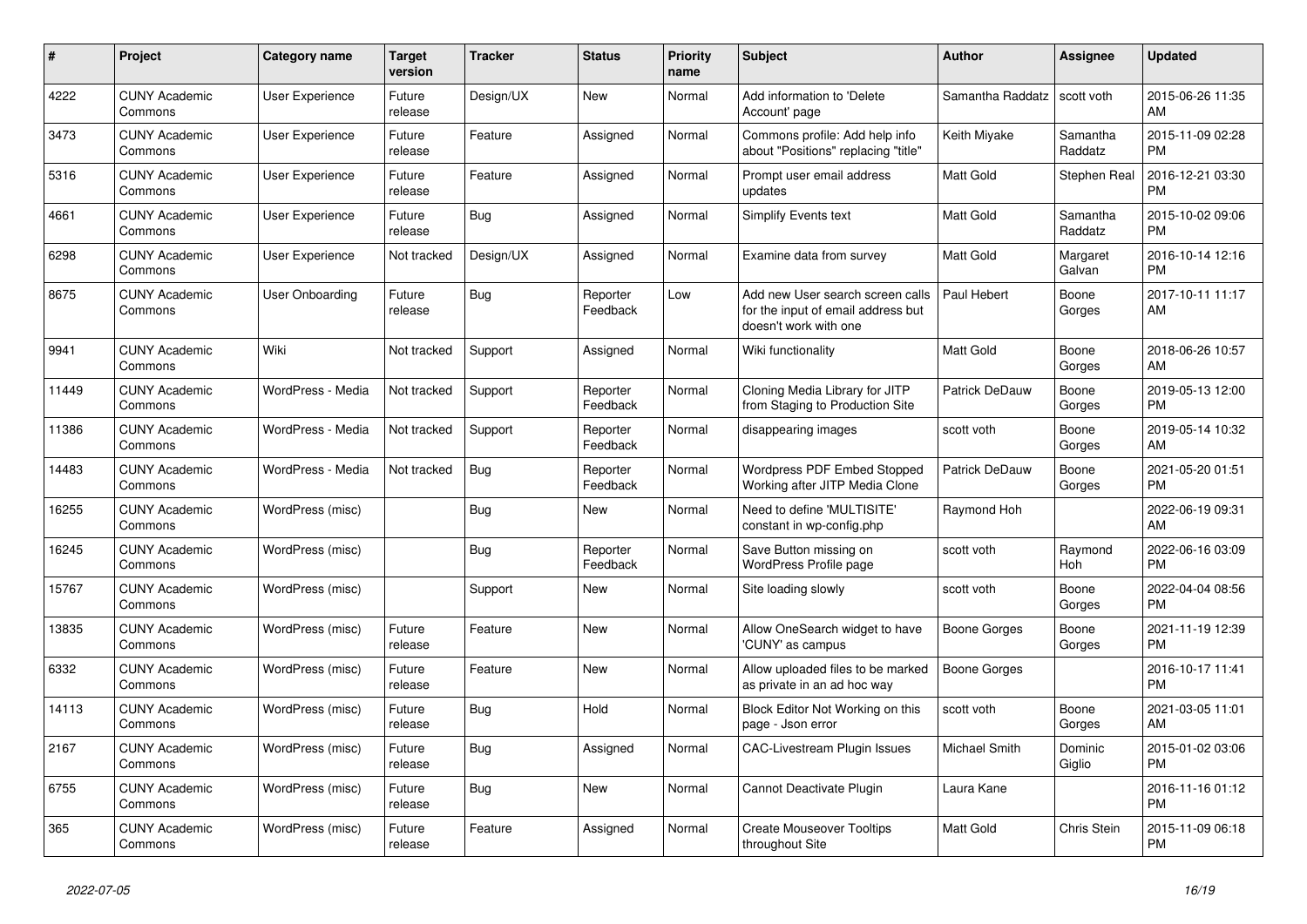| #     | Project                         | Category name            | <b>Target</b><br>version | <b>Tracker</b> | <b>Status</b>        | <b>Priority</b><br>name | <b>Subject</b>                                                                                               | <b>Author</b>           | Assignee              | <b>Updated</b>                |
|-------|---------------------------------|--------------------------|--------------------------|----------------|----------------------|-------------------------|--------------------------------------------------------------------------------------------------------------|-------------------------|-----------------------|-------------------------------|
| 287   | <b>CUNY Academic</b><br>Commons | WordPress (misc)         | Future<br>release        | Feature        | Assigned             | Normal                  | Create troubleshooting tool for<br>account sign-up                                                           | <b>Matt Gold</b>        | Boone<br>Gorges       | 2015-11-09 06:17<br><b>PM</b> |
| 10380 | <b>CUNY Academic</b><br>Commons | WordPress (misc)         | Future<br>release        | Feature        | In Progress          | Normal                  | Remove blacklisted plugins                                                                                   | <b>Boone Gorges</b>     |                       | 2022-04-26 12:00<br><b>PM</b> |
| 4388  | <b>CUNY Academic</b><br>Commons | WordPress (misc)         | Future<br>release        | Bug            | Assigned             | Normal                  | Repeated request for<br>authentication.                                                                      | Alice.Lynn<br>McMichael | Raymond<br>Hoh        | 2015-08-11 07:35<br><b>PM</b> |
| 1105  | <b>CUNY Academic</b><br>Commons | WordPress (misc)         | Future<br>release        | Feature        | Assigned             | Normal                  | Rephrase Blog Privacy Options                                                                                | <b>Matt Gold</b>        | Samantha<br>Raddatz   | 2015-11-09 06:19<br><b>PM</b> |
| 3759  | <b>CUNY Academic</b><br>Commons | WordPress (misc)         | Future<br>release        | Feature        | Assigned             | Normal                  | Review Interface for Adding Users<br>to Blogs                                                                | <b>Matt Gold</b>        | Boone<br>Gorges       | 2015-03-24 05:52<br>PM        |
| 1508  | <b>CUNY Academic</b><br>Commons | WordPress (misc)         | Future<br>release        | Feature        | Assigned             | Normal                  | Share login cookies across<br>mapped domains                                                                 | Boone Gorges            | Boone<br>Gorges       | 2012-07-02 12:12<br><b>PM</b> |
| 11024 | <b>CUNY Academic</b><br>Commons | WordPress (misc)         | Future<br>release        | Bug            | <b>New</b>           | Normal                  | Subsites should not show "you<br>should update your .htaccess<br>now" notice after permalink setting<br>save | <b>Boone Gorges</b>     |                       | 2019-01-28 01:35<br>PM        |
| 11843 | <b>CUNY Academic</b><br>Commons | WordPress (misc)         | Future<br>release        | Design/UX      | <b>New</b>           | Normal                  | Tweaking the Gutenberg Editor<br>Interface                                                                   | Laurie Hurson           |                       | 2022-04-26 12:00<br>PM        |
| 14983 | <b>CUNY Academic</b><br>Commons | WordPress (misc)         | Not tracked              | Support        | Reporter<br>Feedback | Normal                  | 'Read More" tag not working                                                                                  | Rebecca Krisel          | Raymond<br><b>Hoh</b> | 2021-11-23 01:17<br><b>PM</b> |
| 11624 | <b>CUNY Academic</b><br>Commons | WordPress (misc)         | Not tracked              | Support        | New                  | Normal                  | Change pages into posts or swap<br>database for a Commons site?                                              | Stephen Klein           | Raymond<br><b>Hoh</b> | 2019-07-09 11:04<br>AM        |
| 9346  | <b>CUNY Academic</b><br>Commons | WordPress (misc)         | Not tracked              | Bug            | <b>New</b>           | Normal                  | Clone cetls.bmcc.cuny.edu for<br>development                                                                 | Owen Roberts            | Raymond<br>Hoh        | 2018-03-06 05:35<br><b>PM</b> |
| 3657  | <b>CUNY Academic</b><br>Commons | WordPress (misc)         | Not tracked              | Feature        | <b>New</b>           | Normal                  | Create alert for GC email<br>addresses                                                                       | Matt Gold               | Matt Gold             | 2016-04-14 11:29<br><b>PM</b> |
| 636   | <b>CUNY Academic</b><br>Commons | WordPress (misc)         | Not tracked              | Support        | Assigned             | Normal                  | Create Lynda.com-like Table of<br><b>Contents for Prospective Tutorial</b><br>Screencasts                    | Matt Gold               | scott voth            | 2016-02-23 03:12<br><b>PM</b> |
| 14074 | <b>CUNY Academic</b><br>Commons | WordPress (misc)         | Not tracked              | Support        | Reporter<br>Feedback | Normal                  | page password protection problem                                                                             | Marilyn Weber           |                       | 2021-03-02 11:03<br>AM        |
| 2175  | <b>CUNY Academic</b><br>Commons | WordPress (misc)         | Not tracked              | Support        | Assigned             | Normal                  | Subscibe 2 vs. Jetpack<br>subscription options                                                               | local admin             | <b>Matt Gold</b>      | 2016-01-26 04:58<br><b>PM</b> |
| 10040 | <b>CUNY Academic</b><br>Commons | WordPress (misc)         | Not tracked              | Bug            | Reporter<br>Feedback | Normal                  | User doesn't see full list of themes                                                                         | <b>Matt Gold</b>        | Boone<br>Gorges       | 2018-07-25 10:12<br>AM        |
| 11649 | <b>CUNY Academic</b><br>Commons | <b>WordPress Plugins</b> | 2.0.3                    | Bug            | In Progress          | Normal                  | CC license displayed on every<br>page                                                                        | Gina Cherry             | Raymond<br>Hoh        | 2022-06-29 11:32<br>AM        |
| 12121 | <b>CUNY Academic</b><br>Commons | <b>WordPress Plugins</b> | 2.0.3                    | Feature        | Reporter<br>Feedback | Normal                  | Embedding H5P Iframes on<br><b>Commons Site</b>                                                              | Laurie Hurson           | Boone<br>Gorges       | 2022-06-29 11:32<br>AM        |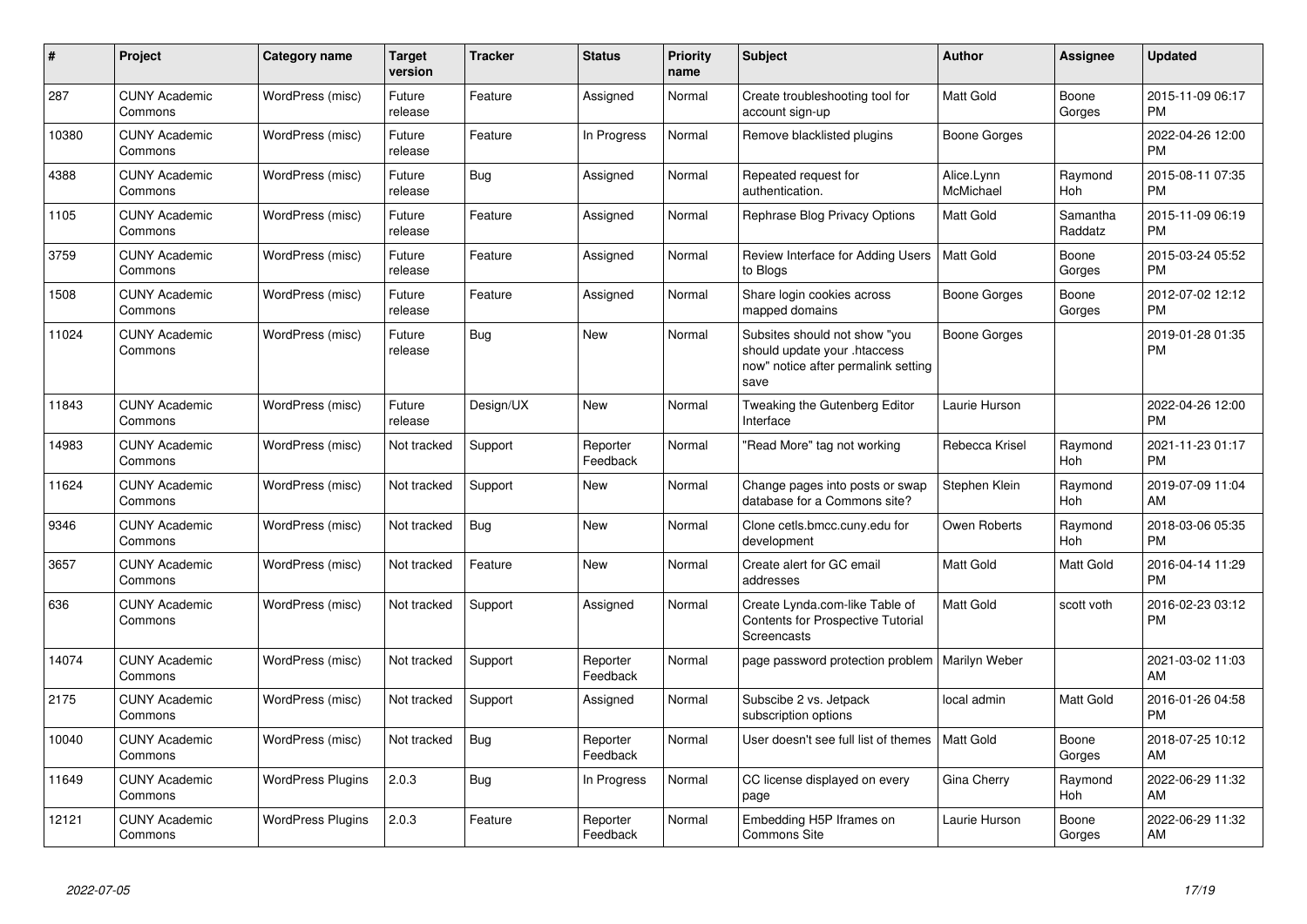| #     | Project                         | <b>Category name</b>     | <b>Target</b><br>version | <b>Tracker</b> | <b>Status</b>        | Priority<br>name | <b>Subject</b>                                              | <b>Author</b>           | <b>Assignee</b>   | <b>Updated</b>                |
|-------|---------------------------------|--------------------------|--------------------------|----------------|----------------------|------------------|-------------------------------------------------------------|-------------------------|-------------------|-------------------------------|
| 16319 | <b>CUNY Academic</b><br>Commons | <b>WordPress Plugins</b> | 2.0.3                    | Bug            | <b>New</b>           | Normal           | <b>Request for Events Calendar Pro</b><br>5.14.2 update     | Raymond Hoh             | Raymond<br>Hoh    | 2022-07-01 04:16<br><b>PM</b> |
| 15516 | <b>CUNY Academic</b><br>Commons | <b>WordPress Plugins</b> |                          | Bug            | Reporter<br>Feedback | Normal           | Can't publish or save draft of post<br>on wordpress.com     | Raffi<br>Khatchadourian | Raymond<br>Hoh    | 2022-03-02 05:52<br><b>PM</b> |
| 16314 | <b>CUNY Academic</b><br>Commons | <b>WordPress Plugins</b> |                          | Feature        | <b>New</b>           | Normal           | Install Multicollab plug-in?                                | Raffi<br>Khatchadourian |                   | 2022-06-29 03:44<br><b>PM</b> |
| 13946 | <b>CUNY Academic</b><br>Commons | <b>WordPress Plugins</b> | 2.1.0                    | Support        | Assigned             | Normal           | <b>Custom Embed handler For</b><br>OneDrive files           | scott voth              | Raymond<br>Hoh    | 2022-05-26 10:46<br>AM        |
| 3939  | <b>CUNY Academic</b><br>Commons | <b>WordPress Plugins</b> | Future<br>release        | Bug            | Hold                 | Normal           | Activity stream support for<br>Co-Authors Plus plugin       | Raymond Hoh             | Raymond<br>Hoh    | 2015-11-09 06:13<br><b>PM</b> |
| 2223  | <b>CUNY Academic</b><br>Commons | <b>WordPress Plugins</b> | Future<br>release        | Feature        | Assigned             | Low              | Add Participad to the CUNY<br><b>Academic Commons</b>       | <b>Matt Gold</b>        | Boone<br>Gorges   | 2014-09-17 10:03<br><b>PM</b> |
| 9211  | <b>CUNY Academic</b><br>Commons | <b>WordPress Plugins</b> | Future<br>release        | Support        | Reporter<br>Feedback | Normal           | Auto-Role Setting in Forum Plugin<br>Causing Some Confusion | Luke Waltzer            | Boone<br>Gorges   | 2018-03-13 11:44<br>AM        |
| 364   | <b>CUNY Academic</b><br>Commons | <b>WordPress Plugins</b> | Future<br>release        | Feature        | New                  | Normal           | <b>Bulletin Board</b>                                       | <b>Matt Gold</b>        |                   | 2015-01-05 08:50<br><b>PM</b> |
| 12573 | <b>CUNY Academic</b><br>Commons | <b>WordPress Plugins</b> | Future<br>release        | Bug            | New                  | Normal           | CommentPress Core Issues                                    | scott voth              |                   | 2020-03-24 04:32<br><b>PM</b> |
| 8078  | <b>CUNY Academic</b><br>Commons | <b>WordPress Plugins</b> | Future<br>release        | System Upgrade | Assigned             | Normal           | CommentPress Updates                                        | Margaret Galvan         | Christian<br>Wach | 2017-05-08 03:49<br><b>PM</b> |
| 497   | <b>CUNY Academic</b><br>Commons | <b>WordPress Plugins</b> | Future<br>release        | Feature        | Assigned             | Normal           | Drag and Drop Ordering on<br>Gallery Post Plugin            | Matt Gold               | Ron Rennick       | 2015-11-09 06:18<br><b>PM</b> |
| 14987 | <b>CUNY Academic</b><br>Commons | <b>WordPress Plugins</b> | Future<br>release        | <b>Bug</b>     | New                  | Normal           | Elementor update causes<br>database freeze-up               | Boone Gorges            | Boone<br>Gorges   | 2021-11-29 12:02<br><b>PM</b> |
| 9289  | <b>CUNY Academic</b><br>Commons | <b>WordPress Plugins</b> | Future<br>release        | Bug            | Reporter<br>Feedback | Normal           | Email Users Plugin                                          | Laurie Hurson           | Boone<br>Gorges   | 2018-10-24 12:34<br><b>PM</b> |
| 8498  | <b>CUNY Academic</b><br>Commons | <b>WordPress Plugins</b> | Future<br>release        | Feature        | New                  | Low              | <b>Gravity Forms Email Users</b>                            | Raffi<br>Khatchadourian | Matt Gold         | 2017-10-13 12:58<br><b>PM</b> |
| 9947  | <b>CUNY Academic</b><br>Commons | <b>WordPress Plugins</b> | Future<br>release        | Feature        | Reporter<br>Feedback | Normal           | Install H5P quiz plugin                                     | Matt Gold               | Boone<br>Gorges   | 2018-09-11 11:01<br>AM        |
| 1562  | <b>CUNY Academic</b><br>Commons | <b>WordPress Plugins</b> | Future<br>release        | Feature        | Assigned             | Low              | Play with NYT Collaborative<br>Authoring Tool               | <b>Matt Gold</b>        | Boone<br>Gorges   | 2015-01-05 08:47<br><b>PM</b> |
| 11788 | <b>CUNY Academic</b><br>Commons | <b>WordPress Plugins</b> | Future<br>release        | Support        | Reporter<br>Feedback | Normal           | Plugin Request - Browse Aloud                               | scott voth              |                   | 2019-09-24 08:42<br>AM        |
| 658   | <b>CUNY Academic</b><br>Commons | <b>WordPress Plugins</b> | Future<br>release        | Feature        | Assigned             | Normal           | Rebulid Sitewide Tag Suggestion                             | <b>Matt Gold</b>        | Boone<br>Gorges   | 2015-01-05 08:47<br><b>PM</b> |
| 5826  | CUNY Academic<br>Commons        | <b>WordPress Plugins</b> | Future<br>release        | Support        | Reporter<br>Feedback | Normal           | <b>Remove Subscription Options</b><br>plugin from directory | Sarah Morgano           | Sarah<br>Morgano  | 2016-10-21 04:14<br><b>PM</b> |